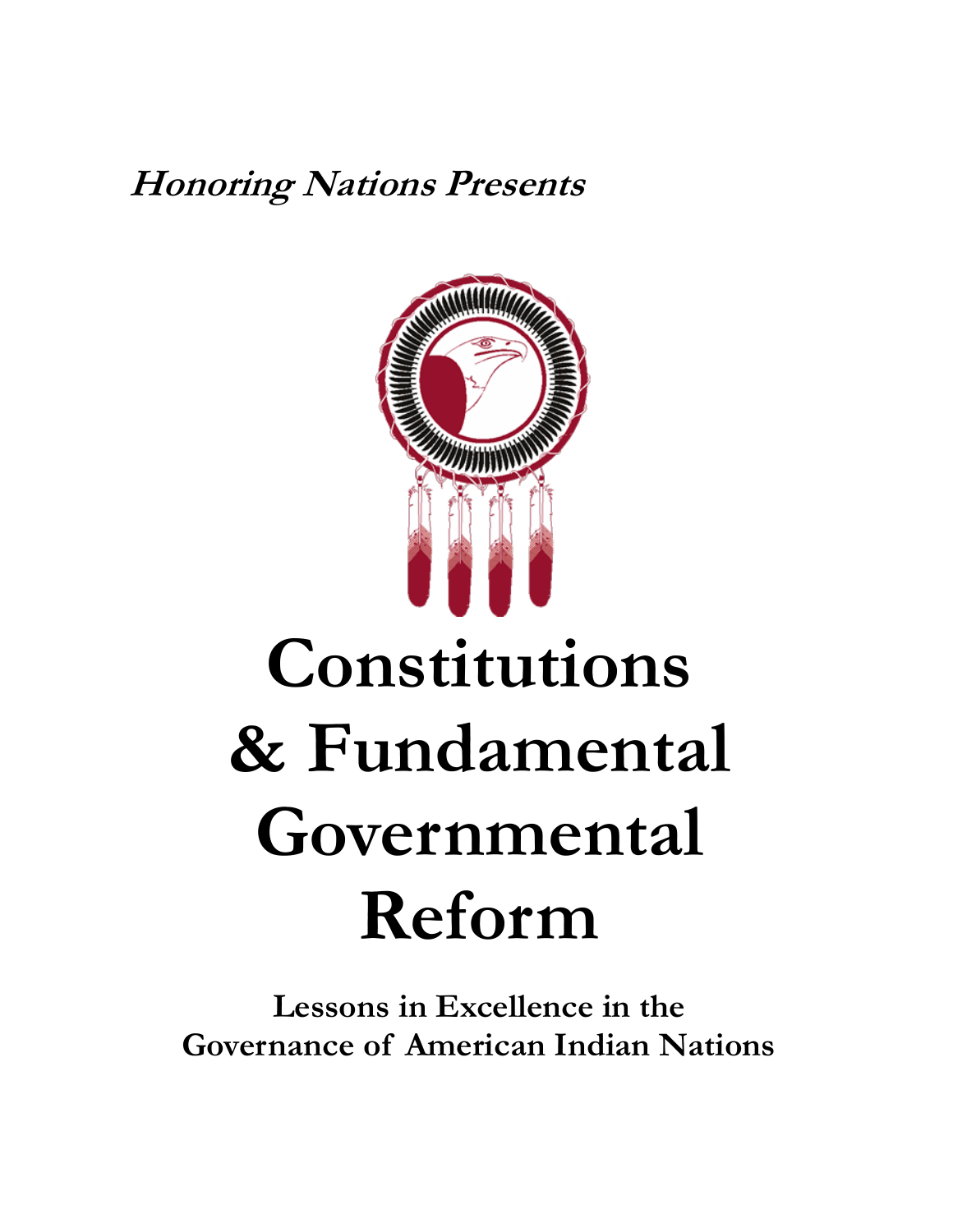## *HONORNING NATIONS PRESENTS*

# **Excellence in Fundamental Governmental Reform**

| <b>Table of Contents</b>                           |
|----------------------------------------------------|
| <b>Osage Nation Governmental Reform Initiative</b> |
|                                                    |
| <b>Northwest Intertribal Court System</b>          |
| Confederated Tribes of the Chehalis Reservation    |
| <b>Jamestown S'Klallam Tribe</b>                   |
| <b>Muckleshoot Tribe</b>                           |
| Port Gamble S'Klallam Tribe                        |
| <b>Sauk-Suiattle Tribe</b>                         |
| <b>Shoalwater Bay Tribe</b>                        |
| <b>Skokomish Tribe</b>                             |
| <b>Stillaguamish Tribe</b>                         |
|                                                    |
| <b>Elders Cultural Advisory Council</b>            |
|                                                    |
| <b>Choctaw Tribal Court System</b>                 |
|                                                    |
| <b>Akimel O'odham/Pee-Posh Youth Council</b>       |
|                                                    |
| Old Law & New Law Together                         |
|                                                    |
|                                                    |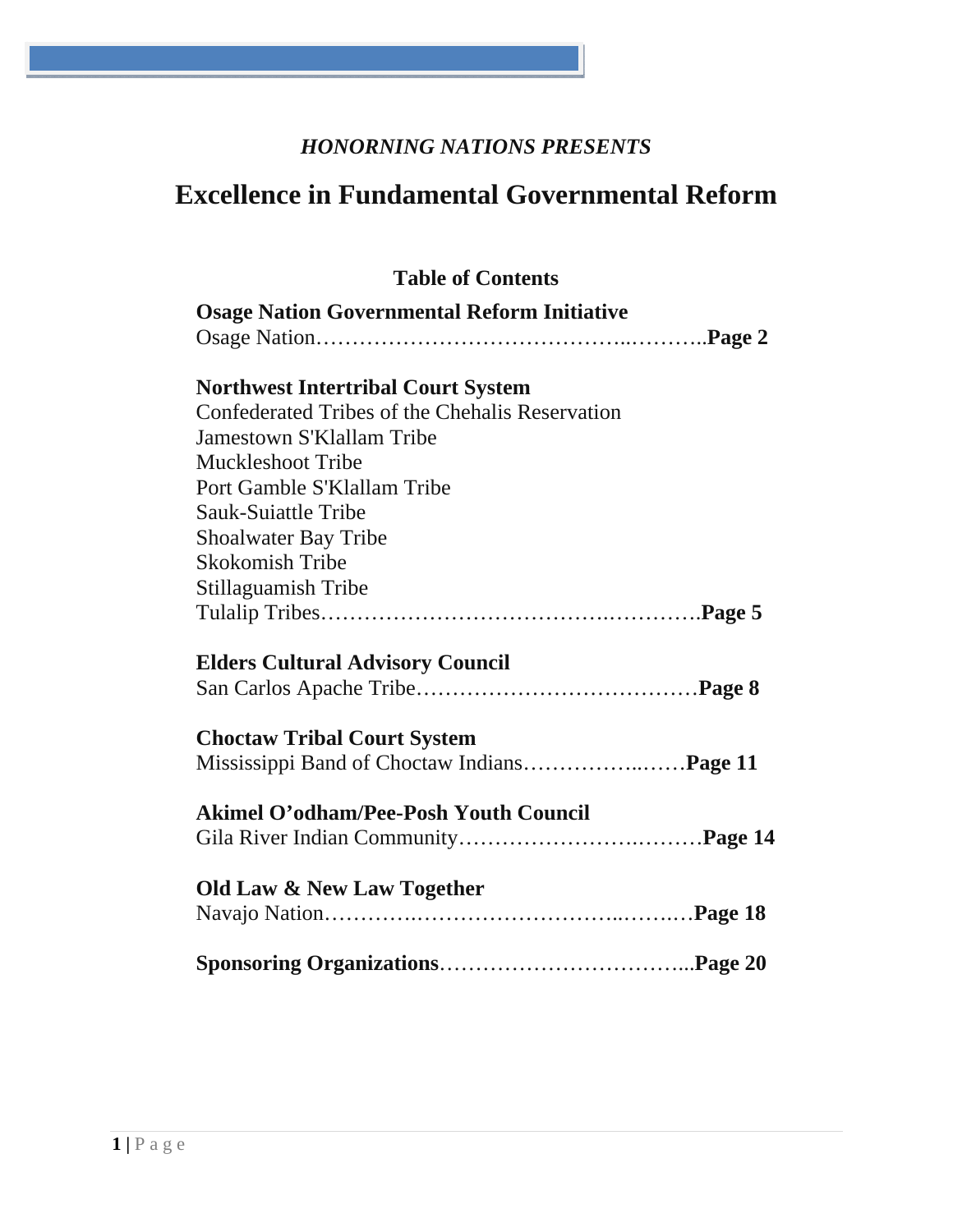## **Osage Nation Governmental Reform Initiative, 2008 Osage Nation**

*At the turn of the 20th century, the U.S. government abolished the 1881 Osage Nation Constitution and imposed rules for land ownership and citizenship. Many Osage citizens were disenfranchised and the Tribal Council was granted only limited powers, leading to years of weak government, corruption, and turmoil. Over 100 years later, the Osage Government Reform Initiative began the task of designing a new government that would better represent and serve all Osages. As a result of the Initiative, the Osage Nation adopted a new constitution in June 2006. Written by the Osage people, it has brought back into the tribal community the thousands of citizens who had once been excluded.* 

#### **A Powerless Government**

Located in northeast Oklahoma, the Osage people live on the only reservation in the state. In the late 1800s, Osage leaders purchased their territory in fee title and the people enacted the 1881 Osage Constitution. This created a tripartite government, complete with checks and balances. By 1894, large quantities of oil had been discovered on the Osage lands. In the ensuing scramble to control these valuable resources, the U.S. government abolished the tribe's constitution and federal officials assumed the right to determine who was and was not an Osage citizen.

In 1906, the federal Osage Allotment Act divided the reservation lands into 2,229 individual lots known as "headrights." The US government recognized the headrights holders, or shareholders, as the only official Osage citizens. The imposed rules stated that only these 2,229 individuals had the right to vote, participate in tribal business, and receive mineral royalties. Citizenship rights could only be inherited when the shareholder died, and could be passed down to non-Osages. This gave rise to the shocking Osage Massacres in the 1920s, when non-Osage criminals murdered several Osage to gain their valuable headrights. By the end of the 20th century, around 4,000 Osage could vote in Tribal Council elections, even though approximately 17,000 people held federal Certificates of Indian Blood proving that they were of Osage decent.

Poorly adapted to the needs of the community, the Tribal Council was limited to signing lease agreements, passing nonbinding resolutions, and filling Council vacancies – all subject to approval by the federal government. The Tribal Council was elected only by the headright holders, who sometimes even had multiple votes. Over two-thirds of the Osage people were excluded. There was also no independent judiciary. Without an effective and representative government, the Osage struggled. The political situation led to instability, divided families, cultural loss, mismanagement, and frequent lawsuits. Complicating matters, although the Osage government was not meeting the Nation's needs, legal barriers and vested interests made it almost impossible to change the system. Throughout the 20th century, repeated attempts at reform failed.

#### **Designing a New Constitution**

The 31st Osage Tribal Council that came into office in 2002was determined to end a century of conflict and division by reforming the Nation's deeply flawed government. To do this, leaders pressured the U.S. federal government to pass Public Law 108-431, which affirmed the inherent right of the Nation to decide its own membership and its own form of government.

With federal legislation in place, the legal obstacles to governmental reform were removed. The Tribal Council created an independent Osage Reform Commission to lead the search for a new way to govern the Nation. The Commission was composed of 10 appointees, carefully chosen to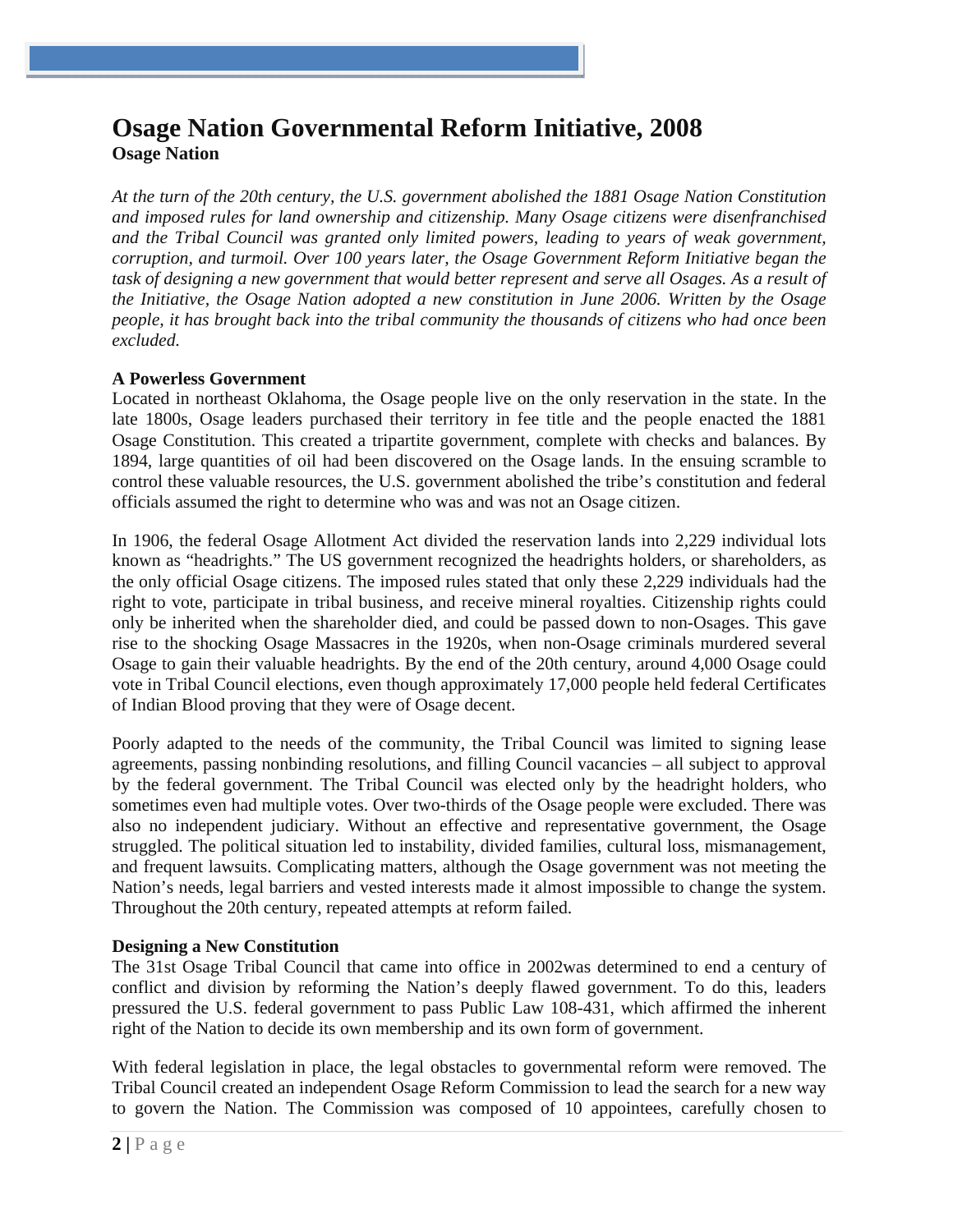represent the entire Osage community. Each was a shareholder, yet none were closely related by blood or marriage to any member of the Tribal Council.

The Reform Commission had two clear goals: "to listen to the Osage people and form a government that would be a product of the Osage people themselves." The Commission held town hall meetings in all Osage communities in Oklahoma, as well as in cities with large numbers of Osage people in California and Texas. Every individual with an Osage Certificate of Indian Blood was mailed a survey and was encouraged to vote on a series of key questions in a referendum. This was the first time all Osage aged 18 and over had been able to vote on the Nation's interests since 1900. At the Osage "Sovereignty and Independence Day" celebration held to kick off the reform process, one Osage citizen reflected on the community's excitement: "We are becoming involved in a Nation. That is what we are now, we are a Nation."

The reform initiative culminated in a new Osage National Constitution, ratified by an overwhelming two-thirds majority of the vote in a constitutional referendum of all Osages. Echoing the Osage-designed 1881 Constitution, the new government has separate executive, legislative, and judicial branches. By Osage design, the traditional Osage clan system is insulated from electoral politics, and vice versa. The new citizenship rules allow all Osage people descended from the 1906 membership rolls to become full citizens of the Nation. On June 5, 2006, governmental authority transferred from the Osage Tribal Council to the Osage Nation Constitutional Government, and a Chief, Assistant Chief, and 12-member Congress were elected by all Osages who chose to vote.

#### **Building a Nation**

One of the great tragedies of American Indian history in the U.S. is the willful destruction of indigenous governments. To try to "civilize" Indian tribes, the federal government imposed rules without regard for the political systems that had evolved over thousands of years to fit each distinct Native nation. As a result, many tribes still struggle to function with governments that do not match their cultural values of who should be in charge and how their government should run. These weak administrations are not up to the task of building healthy, self-sufficient, and successful Native nations.

When the 1881 Osage Constitution was abolished, the Osage Nation was denied two fundamental rights: the right to determine its citizenship and the right to determine its governing structure. The current Principal Chief notes that the new 2006 system was "an intuitive, community-based resistance to the federal domination." But changing the existing government was not an easy task. Many Osage citizens benefited from the existing system, and there was vocal opposition from some to making any changes. Tribal leaders, themselves, had to show the courage to expand voting rights and possibly dilute their power base.

The Osage were able to move this difficult initiative forward by making sure the reform had a broad base of community support. The leaders had a vision of a government designed by the citizens rather than legal and academic experts. Choosing shareholders as reform Commissioners allowed current voting Osage to steer the process and gave it credibility. The Reform Commission, in turn, did everything it could to engage all the people. At every step of drafting the constitution, all Osage were invited to give their ideas and opinions. The process was difficult and setbacks occurred along the way. In fact, the Reform Commission almost disbanded when the first town hall meetings strained its internal trust and cohesion. Through the entire process of reform, however, the Commissioners sustained a deep and shared commitment: No matter how difficult the process, the new government would be a government of and for all Osages. In the end, the overwhelming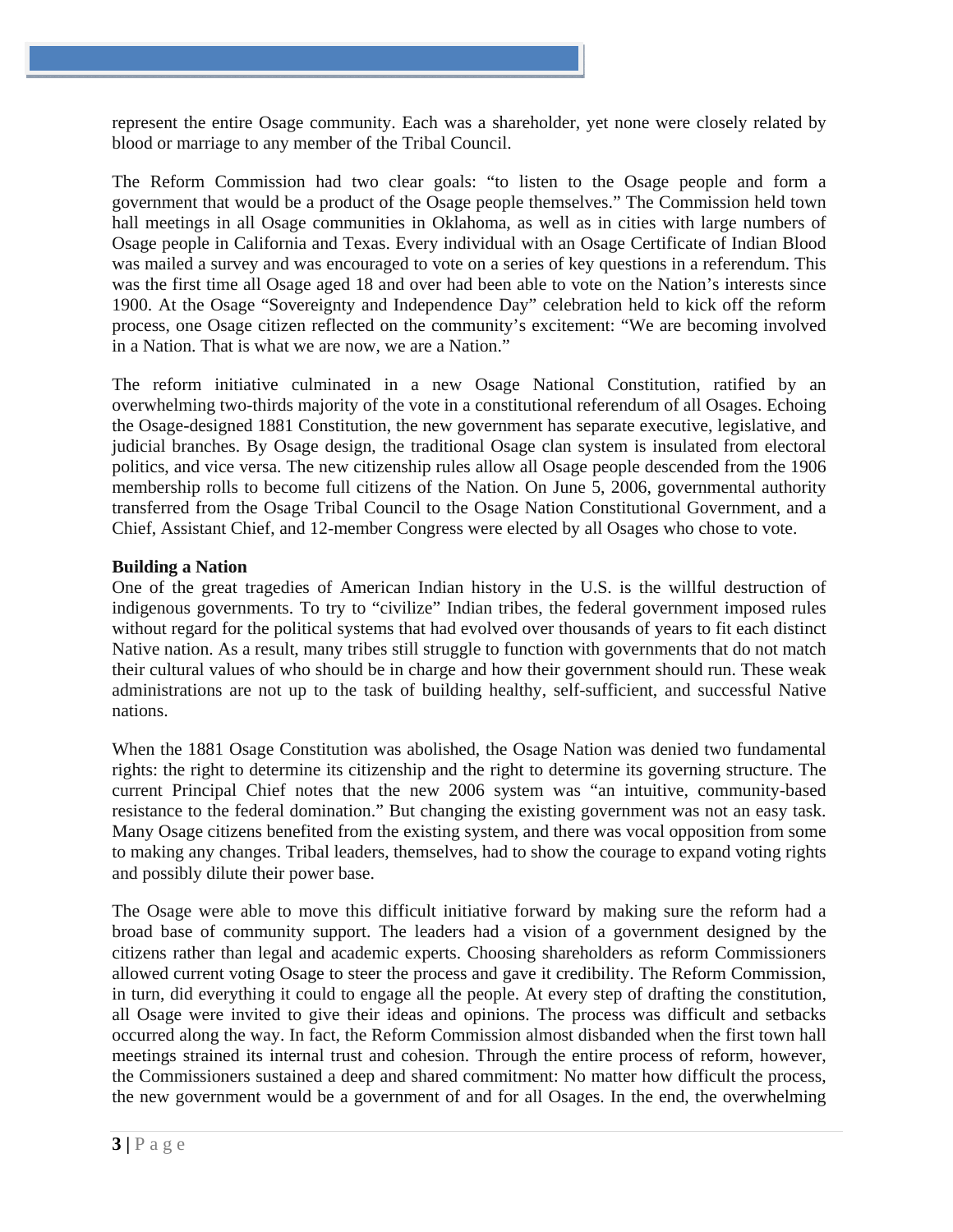vote in favor of the new Constitution proved them right.

Since the Osage Reform Initiative, more than 11,000 previously disenfranchised Osages have enrolled and acquired full rights of citizenship in the Nation. A newly naturalized Osage citizen expresses what this restored political power means: "Voting, for me, will be an honor because now I have a voice in how things are conducted in the tribe… I think this is a real step forward." Instead of answering to federal officials, Osage politicians and officials now answer to Osages. In fact, the new system encourages citizens to have their voices heard and to influence policy decisions by allowing for all Osages to participate in Congressional committee meetings.

Although it has only been in existence a few short years, the new Osage Nation government has already shown that a representative and effective political system makes a big difference in the lives of its citizens. The Nation has gone from employing 300 to 1800 people, its revenues have tripled, and almost all debt has been paid down. The government has passed laws to encourage economic development and promote Osage control over the Nation's territory. The Osage Congress has also begun work on setting the Nation's priorities for the next twenty-five years. This strategic plan will be shaped by the Osage people using what was learned during the Reform Initiative. Now that the Osage have an Osage-designed and legitimate government, the Nation once again has the tools it needs to harness the vision and energy of its citizens. The result does not mean the absence of debate, struggle and conflict. But the result means that the Osage will address the challenges of the future from a foundation built by Osage.

#### **Bringing the Lessons Home**

Throwing off more than a century of rules imposed by outsiders, the Osage people have taken control of defining who is an Osage citizen and put in place a governing structure that makes sense to the Osage community. By exhibiting integrity and courage in pursuit of a new Osage system of self-government, and going to great lengths to consult and make sure the new government would reflect what the people wanted and would respect, the Reform Initiative has brought sovereignty to the Osage people. The Reform Initiative has built a strong foundation grounded in continued citizen participation. Today, the Osage Nation embraces all of its citizens and places in their hands a government that is a product of their own efforts, ideas, and dreams.

- Inclusive, community-driven processes that build trust and ownership are critical for successful constitutional reform.
- The right to self-design the system of government is the most basic right of nationhood. A nation's right to determine who its citizens are is a central power of self-governance.
- Throughout the constitutional reform process, an independent and autonomous reform commission is best positioned to identify and implement the governance aspirations of the nation.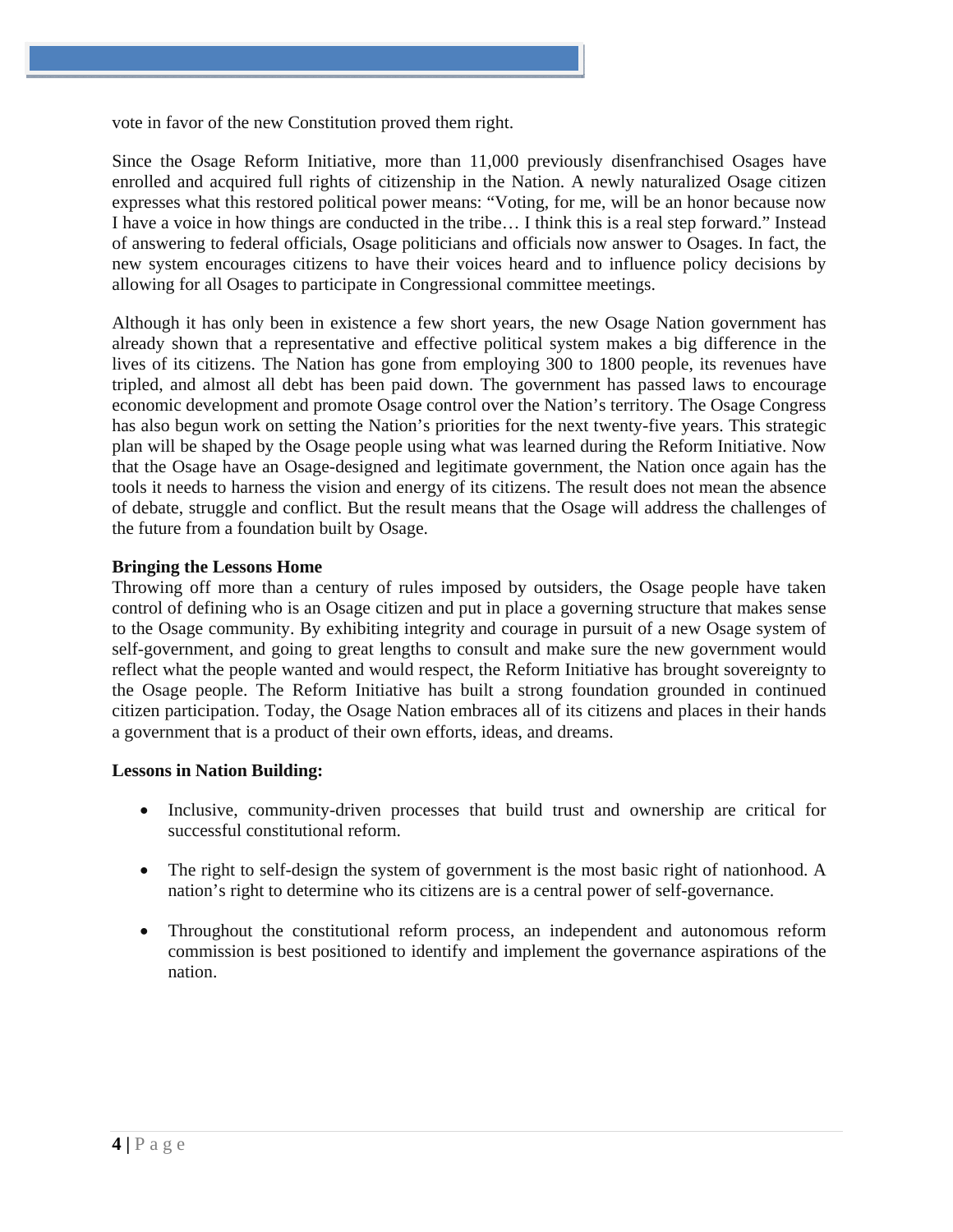## **Northwest Intertribal Court System, 2003**

**Confederated Tribes of the Chehalis Reservation, Jamestown S'Klallam Tribe, Muckleshoot Tribe, Port Gamble S'Klallam Tribe, Sauk-Suiattle Tribe, Shoalwater Bay Tribe, Skokomish Tribe, Stillaguamish Tribe, Tulalip Tribes** 

*Courts are cornerstones of sovereign governments: they define and uphold the laws through which nations govern themselves. Too often, however, the absence or weakness of tribal courts means tribal citizens must rely on state courts that are ill-equipped to serve their needs. In 1979, a consortium of small tribes whose limited resources precluded the establishment of independent tribal courts formed the Northwest Intertribal Court System (NICS). NICS has demonstrated its commitment to protecting and advancing tribal sovereignty for over two decades by providing its member tribes with adjudication services and helping them to establish their own courts that promote fair, equitable, and uniform justice.* 

Salmon fishing in the coastal rivers of western Washington was so critical to the cultures and economies of local Indian tribes that these tribes carefully preserved their rights to fish in the treaties they signed with the federal government in 1854 and 1855. These rights were worn away over the next century as non-Native fishers with increasingly sophisticated equipment began to dominate the tribes' traditional fishing grounds. In the 1960s, Indian activism drew attention to this crisis, and, in 1974, Judge George Boldt issued his decision in US v. Washington recognizing the right of western Washington tribes to 50 percent of the State's anadromous fish. The Boldt decision, as it is commonly known, was broadly celebrated by the tribes for reestablishing a long-ignored right, but the decision presented the tribes with an immediate institutional challenge: the ability to adjudicate tribal enforcement of the fishing regulations necessary to turn their treaty rights into a sustained and wellmanaged harvest of salmon. Quite a few of the Washington tribes felt unprepared to meet the challenge.

The reality was that many western Washington tribes simply did not have the resources to maintain their own court systems. Some of these tribes are extremely small, consisting of a couple hundred citizens. Many of them could not provide the necessary funding or professional staff to operate independent tribal courts. And, yet, because the tribes lacked robust dispute resolution mechanisms, tribal citizens were regularly forced into state courts for the resolution of critical tribal disputes, Boldtrelated and not. There, they encountered state laws that were ill-equipped to address the unique customs, cultures, and economic realities of their lives. Moreover, a continuing reliance on state, rather than tribal, arbitration was eroding the tribes' ability to implement and adjudicate important tribal policies. In sum, weak tribal court systems were an obstacle to essential self-governing power.

In 1979, a consortium of thirteen western Washington tribes created the Northwest Intertribal Court System (NICS), an organization that supports tribes in establishing tribal courts. NICS is an innovative, non-profit organization that relies on federal and tribal funding, (72 percent and 28 percent, respectively) and is overseen by a governing board comprised of representatives from each of its seven member tribes. In addition to its member tribes, NICS also serves two affiliate tribes and a handful of tribes that contract NICS' services. Although NICS was established in response to the Boldt decision, it now supports tribal courts in their handling of a full array of civil and criminal matters, including major crimes, misdemeanors, civil suits, infractions, and a host of legal issues related to hunting and fishing offenses, child dependencies, guardianships, adoptions, gambling, zoning and land use, environmental protection, and tribal employment.

NICS is divided into several units that meet these tribal needs. One group of such units serves to provide operational support to their members. For example, the Judicial Unit hires full-time, part-time,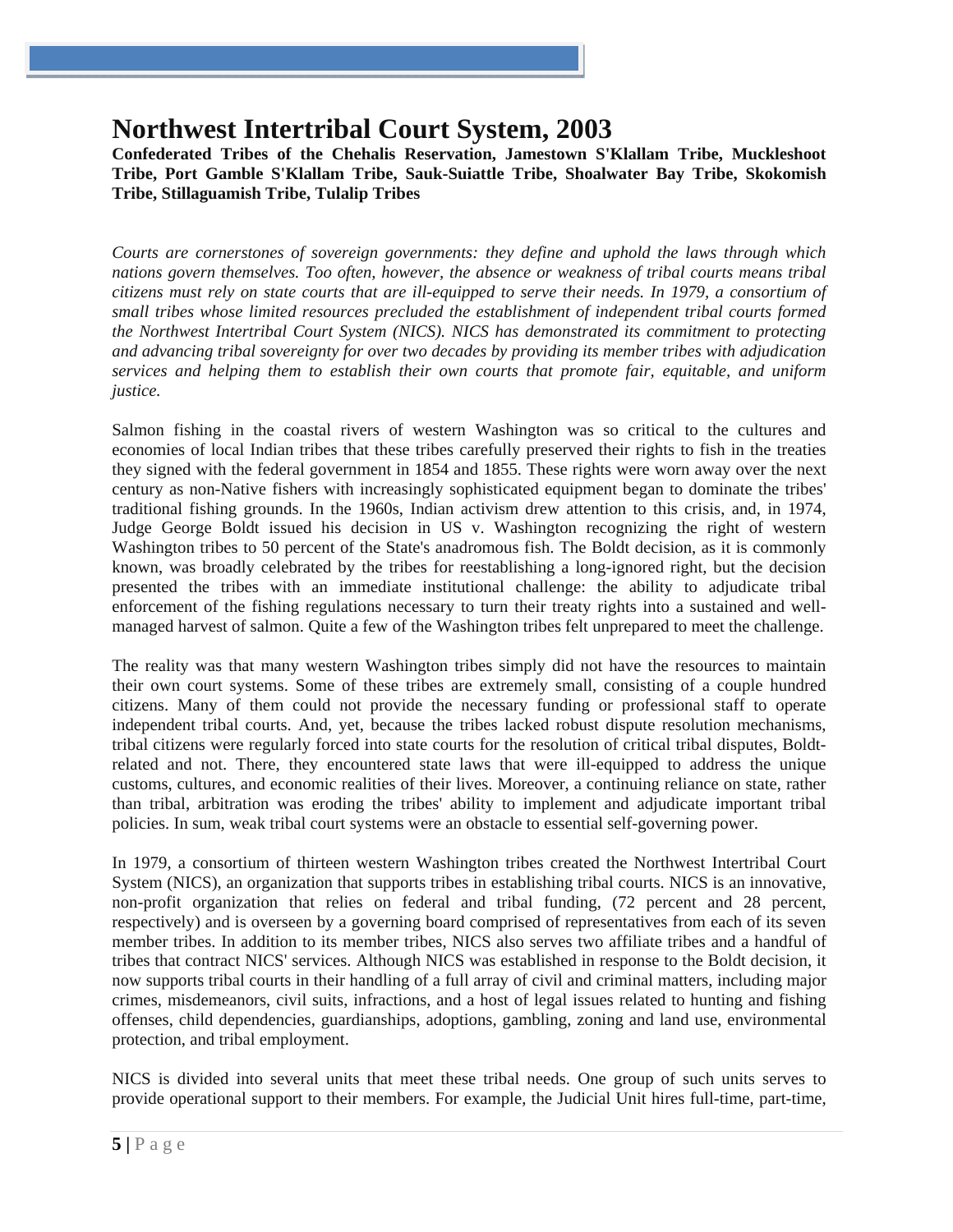and contract judges to preside over tribal courts (currently three staff judges and two contract judges). The NICS Appellate Unit, established in 1987, recruits and trains a roster of appellate judges (currently thirty) who are impaneled on three-member appellate benches that hear roughly thirty cases a year. The Appellate Unit also publishes a compilation of its decisions in the biennial Appellate Reporter. The NICS Prosecutorial Unit consists of prosecutors, paralegals, and assistants who work closely with tribal law enforcement leaders. These services facilitate tribal courts' effective adjudication of tribal law.

Another group of NICS' units provides assistance in the development of tribal law and codes. Its Code Development Unit consists of a code developer, a full-time legal assistant, a law clerk, and several contract code writers. This unit works closely with tribal committees to draft codes and regulations for each member tribe that reflect the unique culture, values, and traditions of the people to whom the law will apply. Without customized codes, courts could not adjudicate tribal policies justly. The Technology Unit has supported the code-developing mandate of NICS since 2001 by converting tribal codes and court forms into electronic documents that are easily accessible to member tribes' judges, prosecutors, attorneys, and staff. This electronic information also helps member tribes' courts work as efficiently as their state and federal counterparts.

Since 1979, NICS member tribes have experienced great success in reclaiming jurisdiction over civil and criminal matters affecting their communities. The Prosecutorial Unit is currently handling 1,910 cases that might otherwise be in state courts. Through NICS support, the Tulalip Tribes have undertaken a retrocession of PL 280 criminal jurisdiction from Washington. Since retrocession, the number of criminal complaints filed in Tulalip's tribal court has risen dramatically from 56 in 2001 to 262 in 2002. Without the support of NICS, this major reassertion of tribal sovereignty would not have been possible: the Tribes would simply not have had the capacity to take up this new caseload. Other member tribes are experiencing similar empowerment. In the past year, the caseload for some tribes has increased 100 percent as they have assumed responsibility for increasingly numerous and complex legal issues.

As NICS member tribes assert and expand their jurisdictional authority, they strengthen their status as self-governing sovereigns. The essence of sovereignty is the right to establish, implement, and interpret the laws by which a community is governed. Although states share some civic goals with tribes, non-Indian and Indian values, norms, and cultures differ in substantial ways. Inherently, the policies of the states and the tribes must differ, too. NICS member tribes know from experience that establishing, implementing, and interpreting laws in ways that reflect the unique cultural values of their communities inspires increased compliance among tribal citizens and greater chances of success in implementation.

Legitimate concerns have been expressed over the whether a tribe particularly a small tribe can pool its talents and resources with others without forfeiting a measure of control. NICS' member tribes' experiences, however, suggests that creating a shared system for their courts as an important, and bold, exercise of their sovereignty. They contend that their decision to pool resources is, in itself, a sovereign choice and, further, that pooling of resources allows them to sustain courts that they would not otherwise have. The administration of justice has a steep learning curve and requires substantial investments in recording precedents, codes, and processes. NICS member tribes share the knowledge, funds, and, most importantly, the human capital necessary to administer justice effectively and efficiently.

Critically, NICS never loses sight of the tribes' specific circumstances. Deference to tribal norms is an important element of NICS organizational culture. Its staff members describe themselves as guests of member courts. This attitude is a natural outgrowth of the NICS organization: NICS governing board is made up of tribal representatives who establish its policy and select its administrators and judges; NICS staff salaries are paid by a combination of federal tribal priority allocations, pass through self-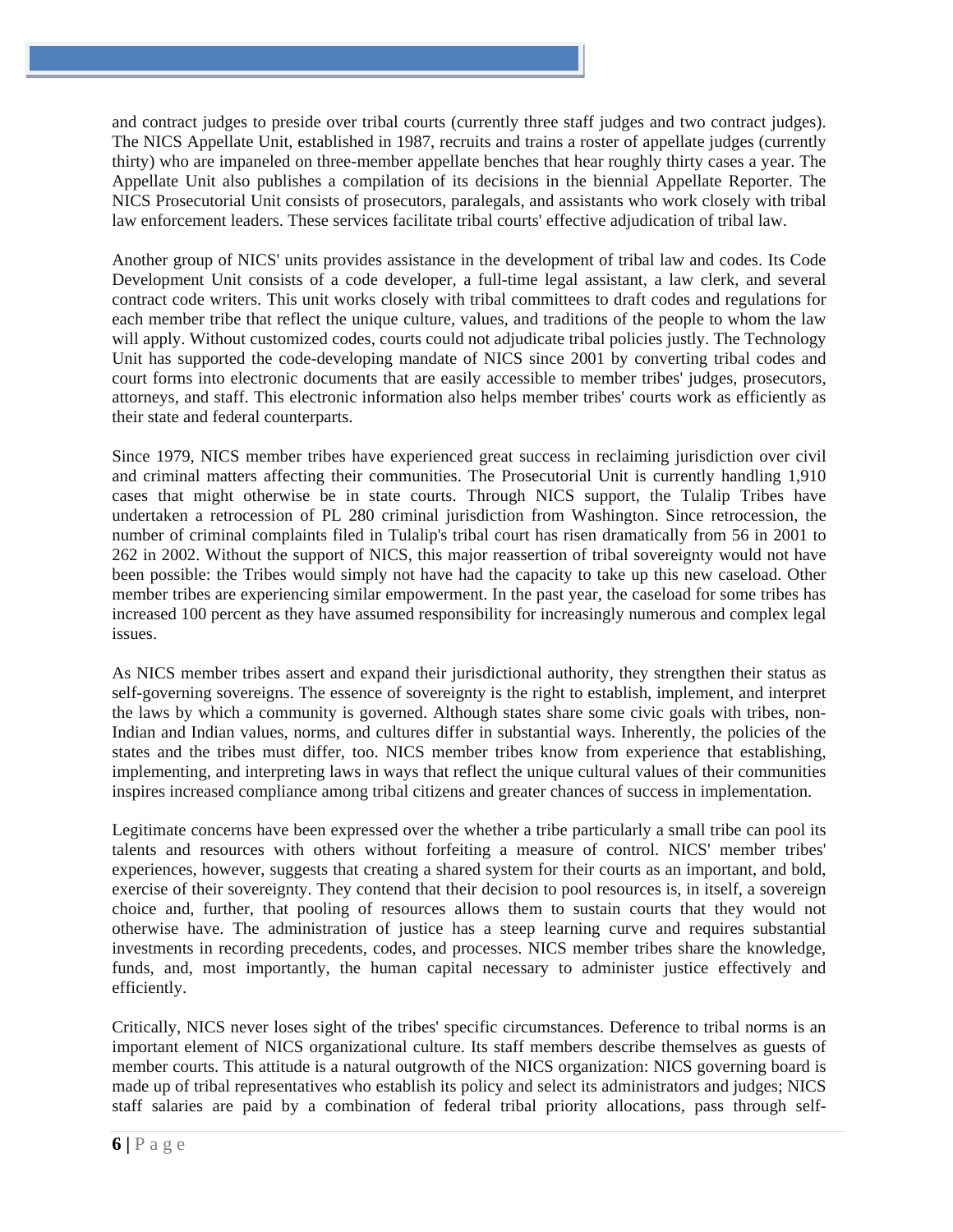governance funds, Administration for Native Americans grants, and enhanced services contracts. Individual tribal governments retain, with the full support of NICS staff, the power to make critical decisions about their jurisdiction. The member tribes choose which of the program services they will accept, which judges can be impaneled on their appellate courts, and what issues their codes will address. All of these features of member tribes' participation reinforce NICS's deference to individual tribal cultures.

To be certain, neutrality and competence are critical features of the NICS arrangement. The challenge of developing, organizing, and funding effective and fair tribal courts is well known in Indian Country, yet the NICS member tribes have recognized the critical importance of neutral dispute resolution for the health of Indian nations and built an arrangement that provides it. A tribal court similar to the ones supported by NICS, whose basis of authority derives from tribal values and laws, allows tribes to adjudicate disputes within a system of justice created on their own terms. A tribal court can legitimately adjudicate constitutional crises and thereby strengthen the legitimacy of tribal institutions of government. A competent criminal court can help maintain law and order and provide the basis for retrocession of tribal criminal jurisdiction. Though NICS is very clear that they only staff the court and are not the court per se, the existence of the NICS organization helps buffer the court proceedings from political pressure. The judge is contracted and paid by the NICS, and the tribes each have an opportunity to accept or reject judges on the rosters annually. In sum, NICS tribal courts, like effective tribal courts elsewhere, strengthen tribal sovereignty and advance their citizens' well-being.

Finally, the tribes' experience within the Northwest Intertribal Court System demonstrates that effective tribal courts may emerge out of the consortium form. Several of NICS past member tribes the Lummi, Suquamish, Nisqually, and Squaxin Island tribes now have entirely autonomous tribal courts. This independence is consistent with the NICS mission of assisting tribes in the exercise of their sovereignty. So, too, however, is the continuing cooperative pooling of resources that empowers its current member tribes. Choosing to establish a tribal court autonomous or shared is a vital step toward enhanced tribal sovereignty.

- Creating a court-services consortium can be an act of tribal sovereignty. The courts can remain tribal organizations operating under a tribe's own laws, codes, cultural prerogatives, and procedures. It is not necessary for the consortium to supply the court per se, but simply support a tribal court with contracted staff.
- Pooling tribal resources (including judges, prosecutors, code-writing staff, and so on) to create a court-services consortium can benefit from economies of scale and thereby overcome the cost obstacles to creating a critical institution necessary for tribal success: an independent court.
- A consortium can be established in a way that allows its member tribes to decrease their reliance on the consortium as they gradually develop their own courts. This fluid process helps ensure that the consortium remains responsive to the needs of its member tribes.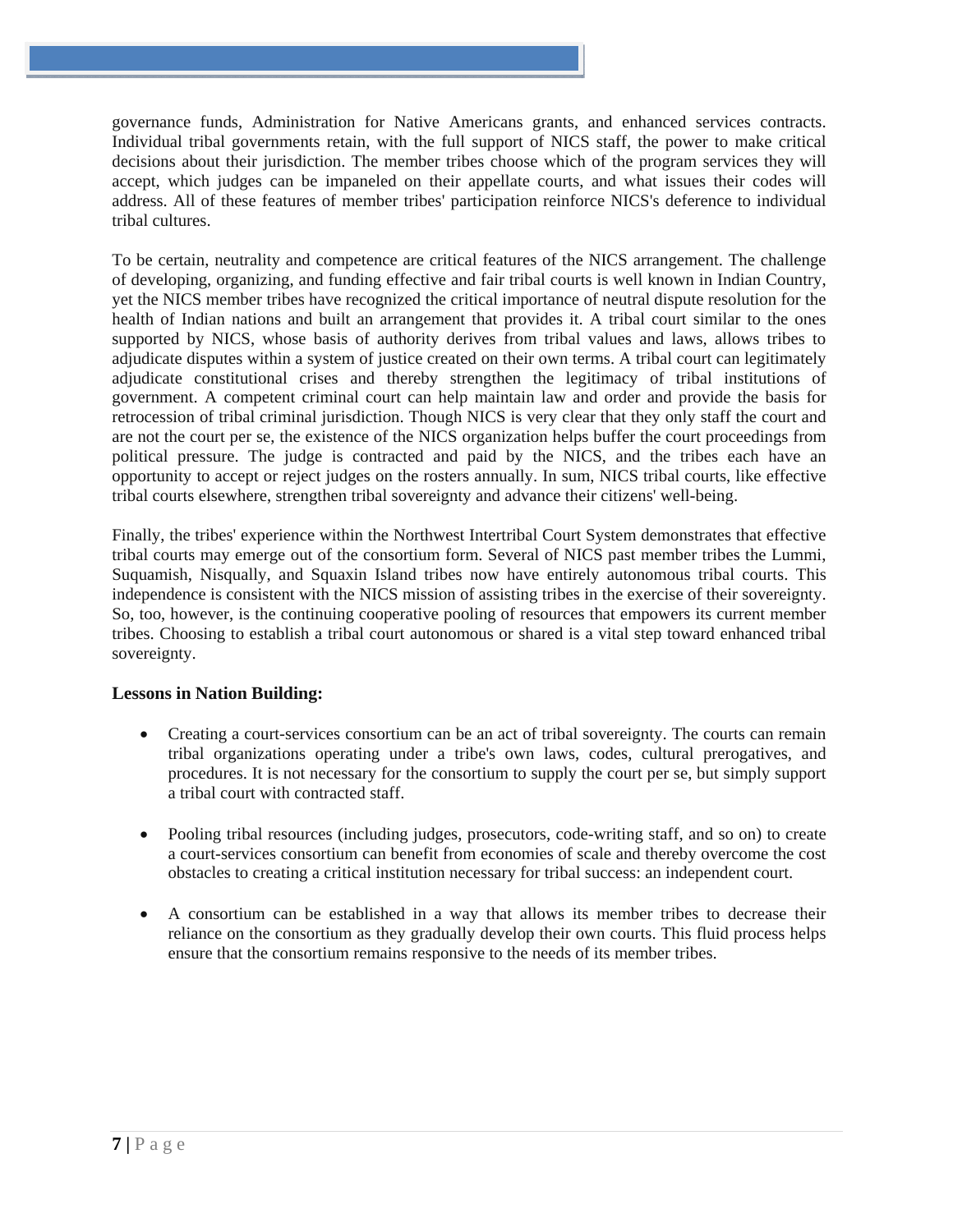## **Elders Cultural Advisory Council, 2000 San Carlos Apache Tribe**

*Formed by Tribal resolution in 1993, the San Carlos Elders Cultural Advisory Council advises the Tribal Council on matters of culture, conducts consultations with off-reservation entities regarding cultural matters and administers the cultural preservation activities of the Tribe. As a source of traditional wisdom, the Elders Council plays an active role in the Tribe's governance by providing insight on diverse issues, including resource management, leadership responsibilities, environmental issues, cultural practices and repatriation.* 

Traditional Apache culture is based on an intimate spiritual connection with and knowledge of the natural world. The elders believe that such connection and knowledge are necessary to respect one's self, other humans and all living things. Having spent most of their lives outdoors and being taught by the wisdom of their elders, they embrace and encourage self-reliance and discourage dependence on others. For today's elders, to be Apache is to be able to think for one's self, to know the rich history of their peoples, to speak the Native tongue, to participate in ceremonies, and to act responsibly and respectfully towards other humans and the natural world.

The fast-paced world of automobiles, fast food, video games and television has taken its toll on traditional Apache culture. Of course, all cultures change over time. But from the viewpoint of the San Carlos Apache elders, the changes in their community have been particularly worrisome. The youth no longer eat the traditional foods that once kept Apache fit and strong, and obesity runs rampant among the more than 10,000 Indians who call the San Carlos Reservation home. Traditional knowledge about plants and animals is being lost as the young spend much of their time indoors watching television or playing video games. Dependence on federal government goods and services has become an acceptable way to live. Interest in the ancient traditions and ceremonies is slowly being replaced by interest in activities and values associated with the dominant non-Indian culture. In short, despite a long and rich history of tribal strength and pride, the elders are upset about what the Apache people are becoming.

Furthermore, the elders at San Carlos are concerned about questions of governance. As the keepers of traditional knowledge and history, the elders remember – or have been told about – a time when leaders emerged because of their abilities, wisdom, achievements and public-minded character. They recall a time when important decisions were made with "one community mind" and in the best long-term interest of the nation – when political corruption simply was not tolerated. Indeed, the well-documented recent political history of the San Carlos Apache is nothing the elders can be proud of. Throughout the 1990s, San Carlos suffered from debilitating political instability, which has manifested in protests, takeovers, and demonstrations. Financial mismanagement has led to large governmental deficits, and the government is recognized more for its turmoil than for its ability to provide essential governmental services. Governmental ineffectiveness has left the reservation with a weak economy and poor social conditions that are akin to those found in many third-world countries.

In the midst of such cultural, political and economic difficulties lies a kernel of hope and inspiration – the San Carlos Elders Cultural Advisory Council (ECAC). Formed in November 1993 by Tribal Council resolution, the all-volunteer ECAC was established to advise the Tribal Council on cultural matters, to carry out consultations with off-reservation entities on culturally related matters, and to execute various projects related to cultural preservation. It is comprised of elders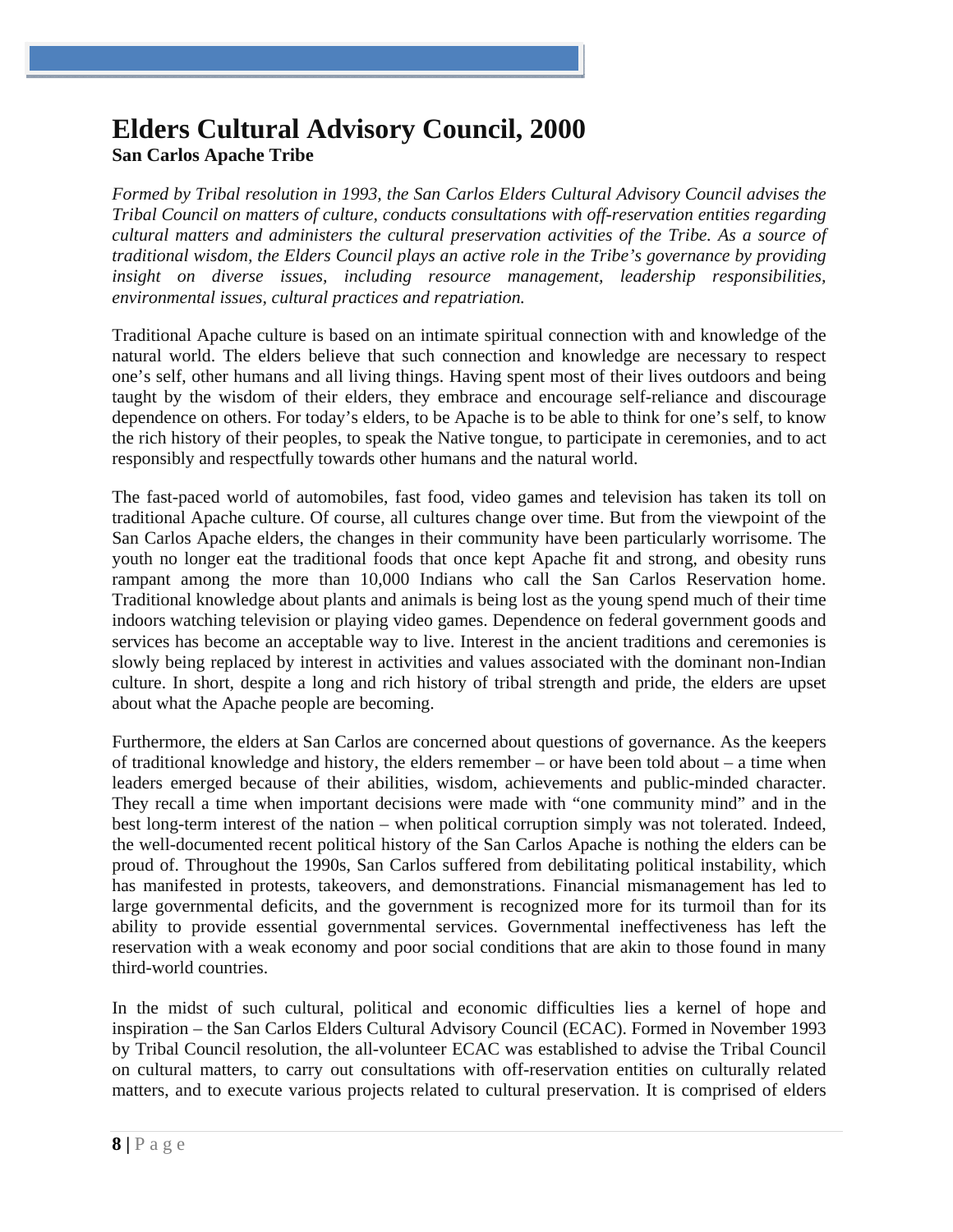from the reservation's four districts and meets every two to four months.

While much of the Council's initial work was concentrated on ethnobotany (and, particularly, on recording the names, uses and appropriate treatment of culturally important plant life), today it engages in a much broader range of activities. The ECAC regularly gives its traditional views to the Tribal Council and other decision makers on a wide variety of matters. The ECAC has provided guidance on tribal environmental policies, including Mexican spotted owl surveys and reservationbased mining; on cultural policies such as the inappropriate use of depictions of the Gaan (Mountain Spirits); and on guidelines for non-tribal researchers. It carries out cultural consultations with off-reservation entities, especially federal and state agencies that administer lands in traditional Apache areas, and advises the Bureau of Indian Affairs on the location of graves and sacred sites that should not be disturbed by tree harvesting. The ECAC also helps administer and oversee cultural preservation activities. For example, it is involved in activities related to the Native American Graves Protection and Repatriation Act (NAGPRA) and the Western Apache Place Names Project, and it helps collect traditional information on the natural world to be used in reservation school curriculum.

In engaging in these many comment and consultation processes, the ECAC has achieved important successes. When the elders felt that tribal citizens were being disrespectful and wasteful in how they cut and disposed of shade material used for camps in the Sunrise Dances, they published an instructive article in the Apache Moccasin on the proper collection, use and disposal procedures. The elders have also provided traditional guidance on penal approaches, on the appropriate way for the Tribe to develop a funeral home, and on the appropriateness of a motorcross race sponsored by the Tribe's casino. Much of this advice has been followed. When the Tonto National Forest imposed permit fees for tribal citizens gathering acorns in traditional hunting areas, the ECAC worked with the Tribal Council to get a tribal resolution passed, confronted the U.S. Forest Service and succeeded in changing the policy.

Moreover, the ECAC has been remarkably successful in its NAGPRA and cultural preservation work. The ECAC took the initiative to form a Western Apache coalition, comprised of the five Western Apache tribes, in order to deal with NAGPRA-related issues in a coordinated fashion. Not only has this coalition strengthened the tribes' claims – to date, over 70 objects have been repatriated to San Carlos alone – but it has helped tribes throughout Indian Country by establishing precedents in justifications of claims. The coalition was also instrumental in convincing the U.S. National Forest Service to give the San Francisco Peaks (a mountain held sacred to the Apaches) special protection and helped to place Mt. Graham, another sacred mountain, on the National Register of Historic Places.

In all of its activities, the ECAC consults its membership – who range in age from mid-40s to late-90s – and, as necessary, other elders respected for their wisdom and knowledge of Apache language, culture and outdoor living skills. While the ECAC operates strictly by consensus, the administrative functions are conducted by a coordinator and a facilitator who jointly organize the meetings, visit home-bound elders or medicine people, and transcribe conversations into letters, memoranda and articles. To ensure its long-term sustainability, the ECAC retains younger elders within its membership, who are mentored by older members. Both to smooth this administrative process and to create a record of its decisions, the ECAC oftentimes expresses its views or provides guidance in the form of letters, which are sent to department heads or the elected tribal leadership.

Compelled by their belief that the traditional Apache way of life is the most responsible, beautiful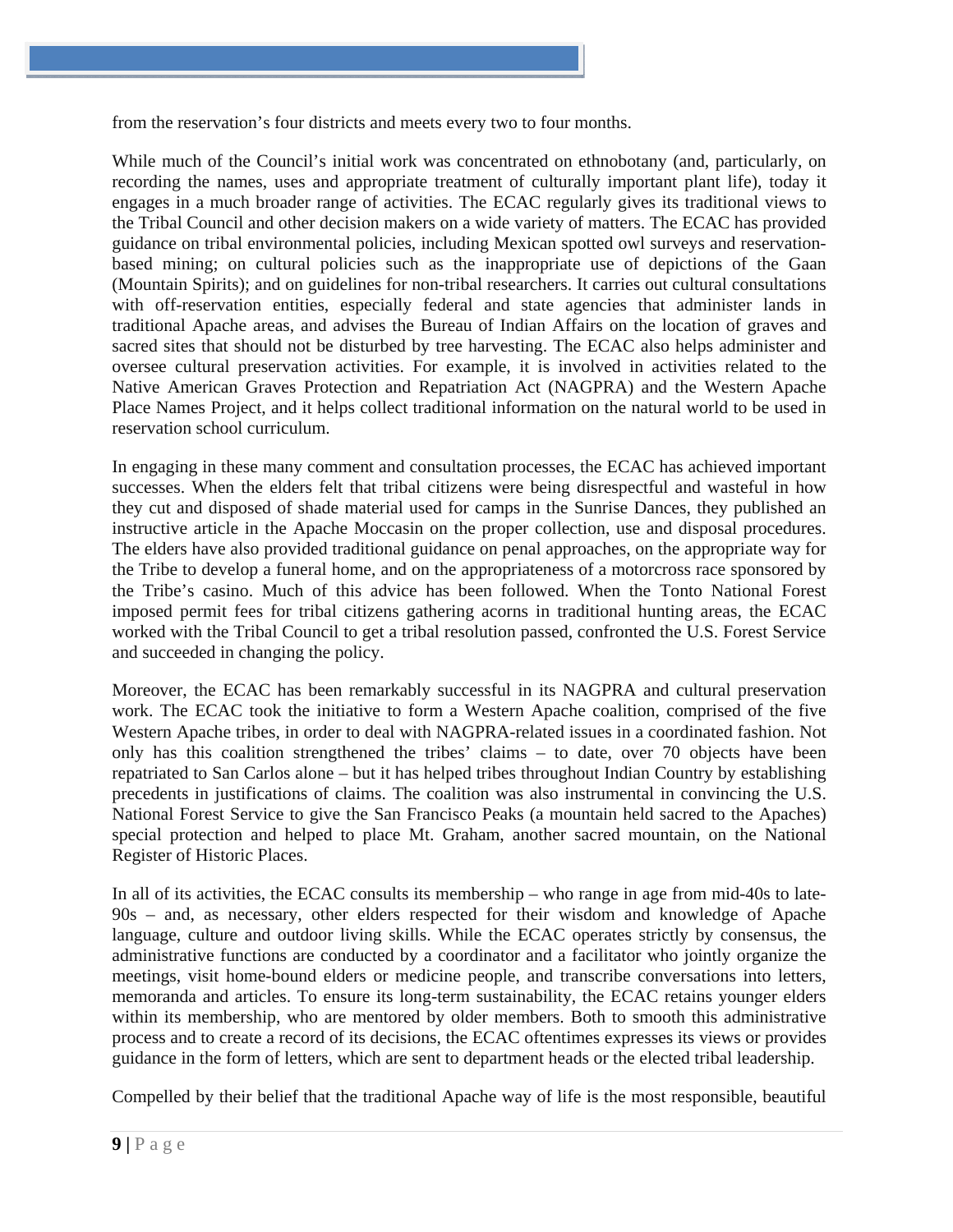and proper way for Apaches to live, the ECAC has also become an important, and much needed, check on government. The ECAC is deeply committed to making the tribal government more responsible and accountable by giving the traditional perspective an institutionalized and formal voice that the politicians cannot avoid. Although their views are not always welcome, the ECAC members feel strongly that leaders need the guidance of their elders to properly and wisely carry out their tremendous responsibilities to the people and to the land.

Several examples demonstrate the ECAC's interventions in support of improved governance. When the Tribal Council decided to renew a contract with a company that was buying springwater from a sacred spring on the reservation without community consent, the ECAC vigorously reprimanded the Tribal Council. In 1999, when the Tribe's financial mismanagement became especially bad, the ECAC met and wrote a letter to the Tribal Council reminding them of the proper ways leaders ought to behave. At the same time, the elders agreed that ECAC would set an example of self-reliance by foregoing tribal monies in favor of operating as a self-sustaining volunteer entity. Commenting on Apache leadership, the elders believe:

The values of self-reliance, respect and deep connection to nature are central to traditional Apache life, and are underlying themes in all ECAC activities, consultations and messages. These qualities, along with a great traditional knowledge help make a whole, successful person. A person with these qualities will be a good leader. The ECAC tries to bring these qualities and traditional knowledge to their own leaders in order for them to more effectively care for the people and their land.

The ECAC stands out on a number of dimensions. As an all-volunteer group, the program operates with minimal funding, it is replicable any place a dedicated elder could be recruited as coordinator, and it is a significant contribution at a reservation that suffers from dire political problems. Around Indian Country, elders are consulted for NAGPRA repatriations, for guidance in tribal policy, for assistance in cultural revitalization, and for wisdom in family life. In many instances, however, these efforts are ad hoc and yield only a small portion of the benefit that arises from paying consistent attention to elders' vision and values. The ECAC at San Carlos, in contrast, is a refreshing and instructive example of how elders can play a critical role in advancing the social, economic, political and spiritual health of an Indian nation. The knowledge they possess is essential to the long-term health of the Apache people and the environment, and the perspectives they bring to questions of governance are invaluable. The ECAC serves as a conscience for the San Carlos Apache Tribe by tapping, discussing and then articulating its members' understanding of Apache values. The Elders Cultural Advisory Council is a keeper and carrier of traditional Apache wisdom whose actions and advice will benefit the Tribe for generations to come.

- As keepers of traditional wisdom, elders can and should play an active role in tribal governmental affairs, including cultural matters, leadership responsibilities and language preservation.
- One way to utilize the knowledge of elders is to formally recognize a council of elders that is empowered to make recommendations, provide guidance and advise tribal decision makers.
- In some cases, elders groups from different reservations or Indian nations should work together in order to maximize effectiveness when dealing with other governments (both tribal and nontribal).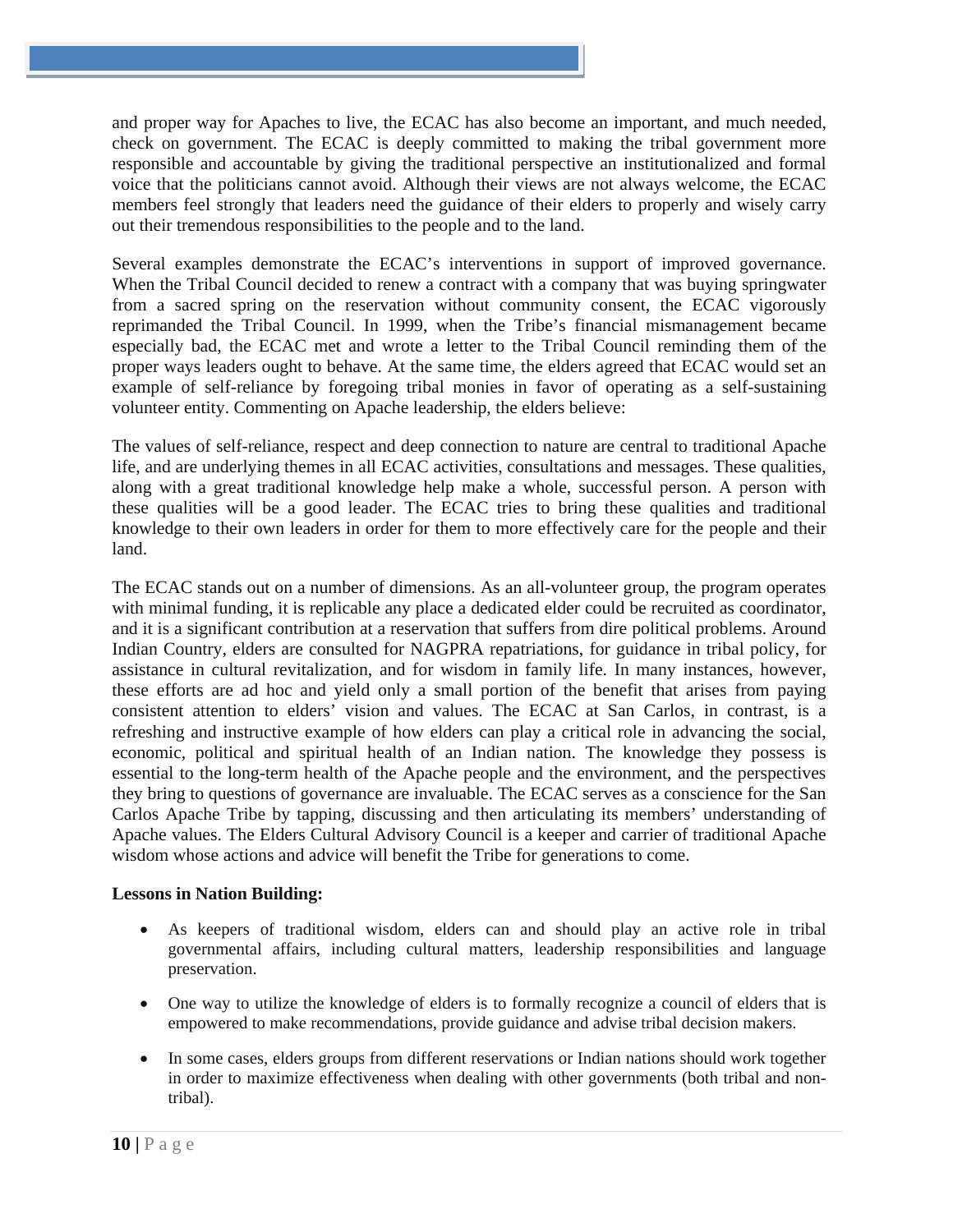## **Choctaw Tribal Court System, 2005 Mississippi Band of Choctaw Indians**

*The Mississippi Band of Choctaw Indians has created a vibrant economy, and one of the underpinnings of its success is its court system. Organized independently of elected leadership, the court provides an arena for the fair, reliable resolution of disputes. Intent on not becoming just another adversarial court of law, the Choctaw Tribal Court strives to incorporate traditional Choctaw values into its law and practices, to help both victims and offenders, and to pay particular attention to tribal youth. In so doing, the Mississippi Choctaw have developed a comprehensive judicial system that responds to the needs of all its citizens.* 

The Mississippi Band of Choctaw's economic track record is widely viewed as the standard of excellence against which other Native nations measure their success. Over the last thirty years, the Band has deliberately engaged in business development through partnerships, tribal enterprise, and entrepreneurship that has transformed the community. In 1994, the alreadythriving economy was given a further boost when the Band government entered the gaming market; today the Mississippi Choctaw own two casino-resorts in addition to their many other joint ventures and enterprises.

With this dramatic increase in economic activity, growing pains were inevitable. In particular, increased interactions between the tribal government, on- and off-reservation businesses, consumers, the Band's several thousand employees, and its 10,000 citizens heightened the demand for robust and capable tribal institutions for dispute resolution. The Mississippi Band of Choctaw has long had a tribal court, but by 1997 it became apparent that changes were needed if the court system was to be able to efficiently and effectively manage its ever-growing caseload (including disputes which ranged from minor traffic infractions to complex commercial litigation). Strain on the system threatened to compromise the integrity of the Band's judicial system and its commitment to Choctaw principles of justice. As a result, tribal leaders decided that the tribal court system needed to grow but to do so in a way that was consistent with self-determination.

Critically, these changes were initiated from a position of strength. Shortly after the Mississippi Band of Choctaw organized under a constitution in 1974, the tribal council passed a statute establishing the court, creating balanced oversight by both constitutional branches of government (the executive and legislative branches). Specifically, tribal judges must meet the qualifications laid out in the Choctaw Tribal Code. The Band's Chief has authority to nominate candidates for the bench, but the Tribal Council Committee on Judicial Affairs and Law Enforcement approves them, and the entire council must confirm a candidate with a two-thirds vote. Both tribal judges and court personnel are further bound by statutory Rules of Ethics and Conduct. Together, these provisions help ensure the tribal court's independence and make it possible for the court to serve the justice and related economic and social development needs of the nation.

Building on this base, opportunities were identified for improvement across all components of the court system. The goal was to become a full-service court system capable of handling a wide variety of cases effectively, to deepen the system's grounding in Choctaw practices and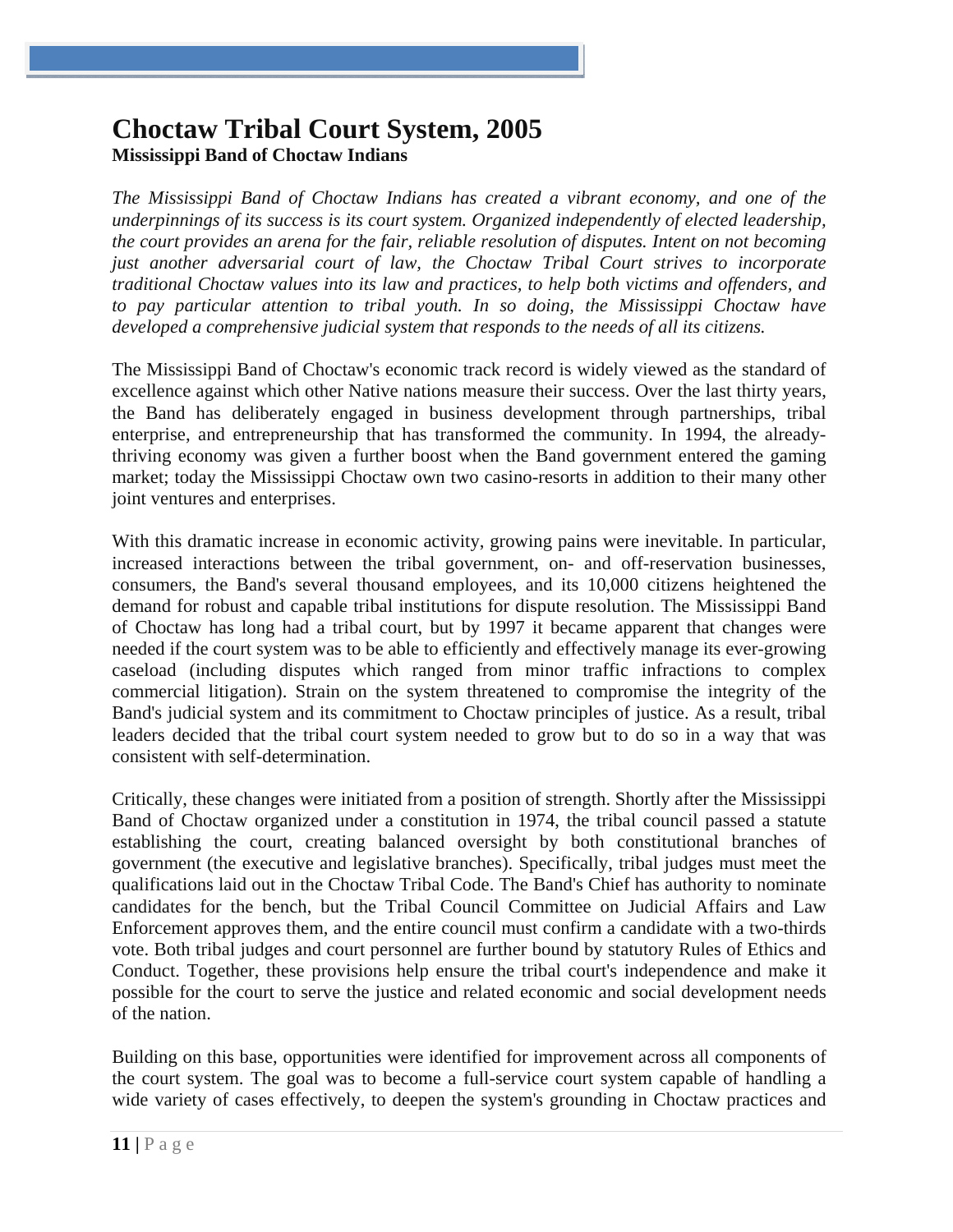law, and to grow the pool of prospective court personnel, so that the supply of Choctaw court services could keep pace with rising demand. Specifically, they created a four-branch court system (civil, criminal, peacemaker, and youth divisions), initiated a video history project focusing on Choctaw law, and began a summer internship program.

Prior to the 1997 court reform, the Mississippi Band of Choctaw Tribal Court had three divisions, youth (handling juvenile offender and child welfare issues), civil, and criminal. The heavy caseload, particularly of misdemeanor, youth, and family-related disputes, slowed the process of justice. By creating a new division and adding diversion programs, the Peacemaker Court, can streamline operations, better match court personnel and programs from other departments (like Behavioral Health and Victims Services) to case types, and apply Choctaw law in a culturally relevant way for the parties appearing before the court. The Peacemaker Court is available to parties who agree to handle their dispute through a traditional process in accordance with the traditional Choctaw values of cohesion, cooperation, and peace as opposed to the more Western and adversarial process available in the tribe's civil and criminal courts. Teen Court makes it possible for many of the less complicated juvenile offenses and disputes that would normally be heard in formal Youth Court to be heard by a panel of the defendant's peers, further spreading the caseload and training youth in the practice of Choctaw law.

The Teen Court is a particularly notable aspect of the Choctaw court system, as it not only facilitates smoother Youth Court operations but also results in peer-to-peer community building. For this upcoming generation of tribal citizens (and especially for prior offenders who complete their sentences and join the Teen Court), interactions with peers through court service generates a set of common experiences and a shared sense of accomplishment. In the words of court personnel, having teens that might not otherwise interact come together to decide on appropriate sentencing helps break down walls between youth with different backgrounds, goals, and experiences, heading off divisions that might otherwise persist through adulthood. Youth community building also occurs through mentoring. As new youth join the Teen Court, the more senior members mentor them, stressing the idea that Teen Court proceedings can genuinely affect the lives of the youth offenders (who are also their peers).

Other measures initiated by the Choctaw court system include the Indigenous Law Library and the Summer Internship Program. The library project compiles video-taped interviews with the nation's elders, generating and archiving records of traditional values. The tapes are referenced by the Court and content is applied for judicial direction. In 2003 the internship program provided the opportunity for citizens who are currently enrolled in law school to shadow clerks. In 2004, intern work expanded to all departments, including the judicial branch. The internship program included Teen Court participants in 2005.

Evidence that this multi-part court system is working comes from many quarters. Critically, Choctaw citizens are pleased with their better-functioning court, stressing that the structure leads to the timely adjudication of cases. While it does not speak directly to the rapidity at which cases pass through the system, data on the number of cases heard suggest that Mississippi Band of Choctaw Tribal Court is operating at a very high level: from September 2003 to October 2004, the court (with a staff of 25) heard over 9,400 cases (4,077 criminal cases, 2,831 civil cases, 2,201 juvenile cases, 306 peacemaker resolutions, and 14 Supreme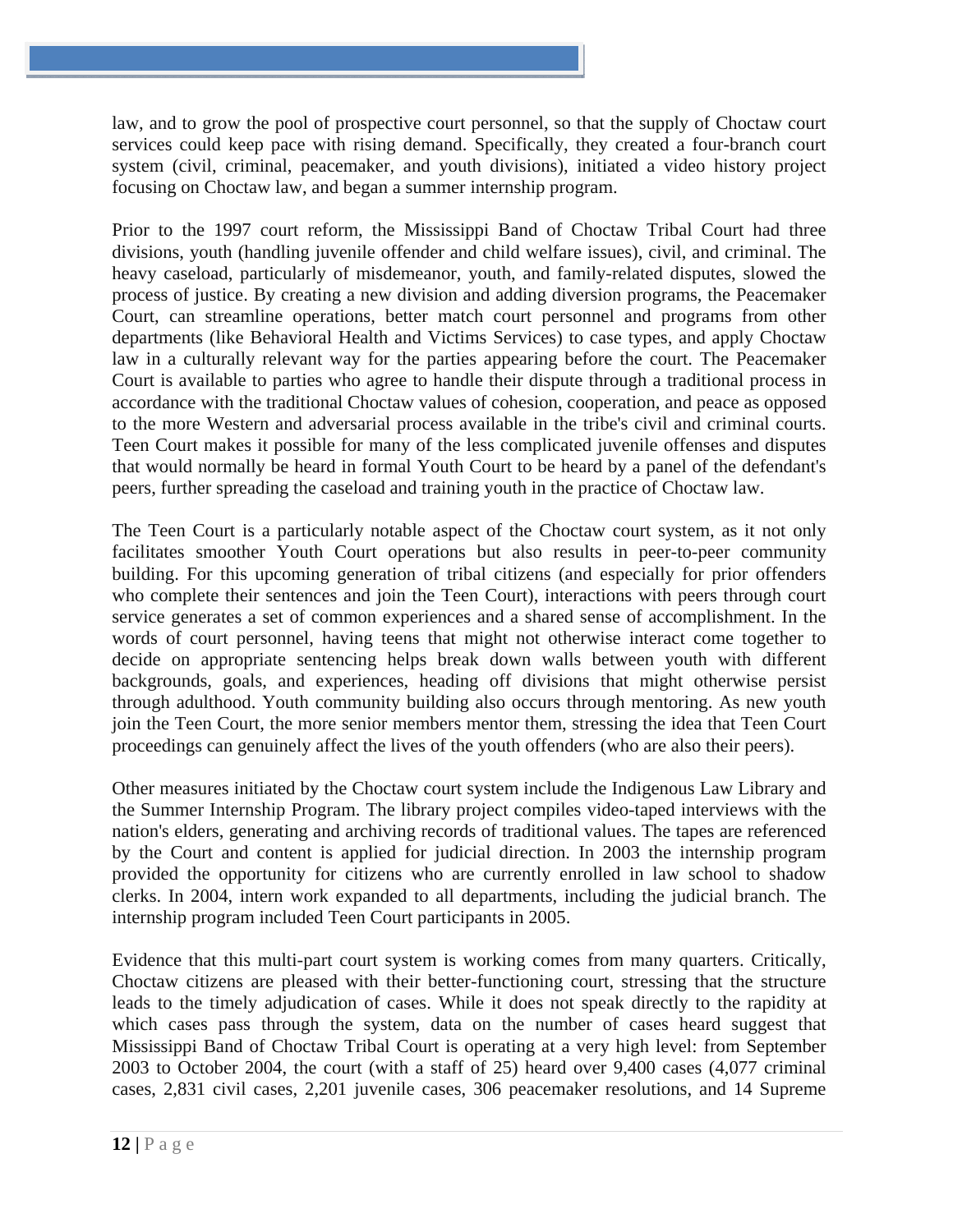Court cases). The decisions of non-tribal courts provide impressive additional evidence. In 2002 the United States Court of Appeals ruled in favor of tribal jurisdiction in the case Choctaw Tribe v. Bank One. More recently, the local county court system referred a proceeding to the Band's Peacemaker Court. Both decisions implicitly acknowledge the Choctaw Tribal Court's capacity and quality. But perhaps most striking is the evidence provided by ongoing economic development. As shown in research conducted by the Harvard Project on American Indian Economic Development and others, a fair, effective, and independent dispute resolution system is critical to economic growth: Mississippi Choctaw's continued economic boom would not be possible without a well-functioning tribal court.

Choctaw Self-Determination is the motto on tribal government employees' business cards and the guiding principle behind all the tribal government initiatives. The nation puts the motto into practice by making decisions, funding activities, and governing its territory on Choctaw terms. Likewise, the reorganization of tribal court system in 1997 reflects this overall philosophy, as changes equipped the court to deal with any disputes arising under tribal jurisdiction. Today, and as a result of those changes, the Mississippi Choctaw judicial system is able to meet the complex needs of the nation. Through its structure and rulings, the court is able provide assurance to business interests, tribal citizens and families, and neighboring communities that the Band and its judicial institutions are fair and equitable to all. And, it is a fundamental, everyday mechanism by which the nation demonstrates its ability and authority to advance tribal self-determination and development. The Tribal Court System of the Mississippi Band of Choctaw Indians stands as a testament to the necessary power that consistent, competent, and culturally appropriate justice systems provide to support and promote a Native nation's community and economy.

- The Mississippi Choctaw Tribal Court System embodies the Band's desire to adjudicate disputes in self-determined and culturally appropriate ways. Such justice systems complement tribal norms and values and reinforce a Native nation's overall efforts to deliver effective governance.
- Progressive tribal justice systems are able to adapt to the evolving demands of their communities while still protecting and promoting tribal values and customs. This competence and flexibility is especially important as Native nation governments increase the scope of self-determination and self-government.
- As Native nation economies continue to grow and expand, disputes arising from increased economic interaction will inevitably occur. The Mississippi Choctaw experience reinforces the finding that providing unbiased and effective dispute resolution helps secure development within tribal jurisdictions.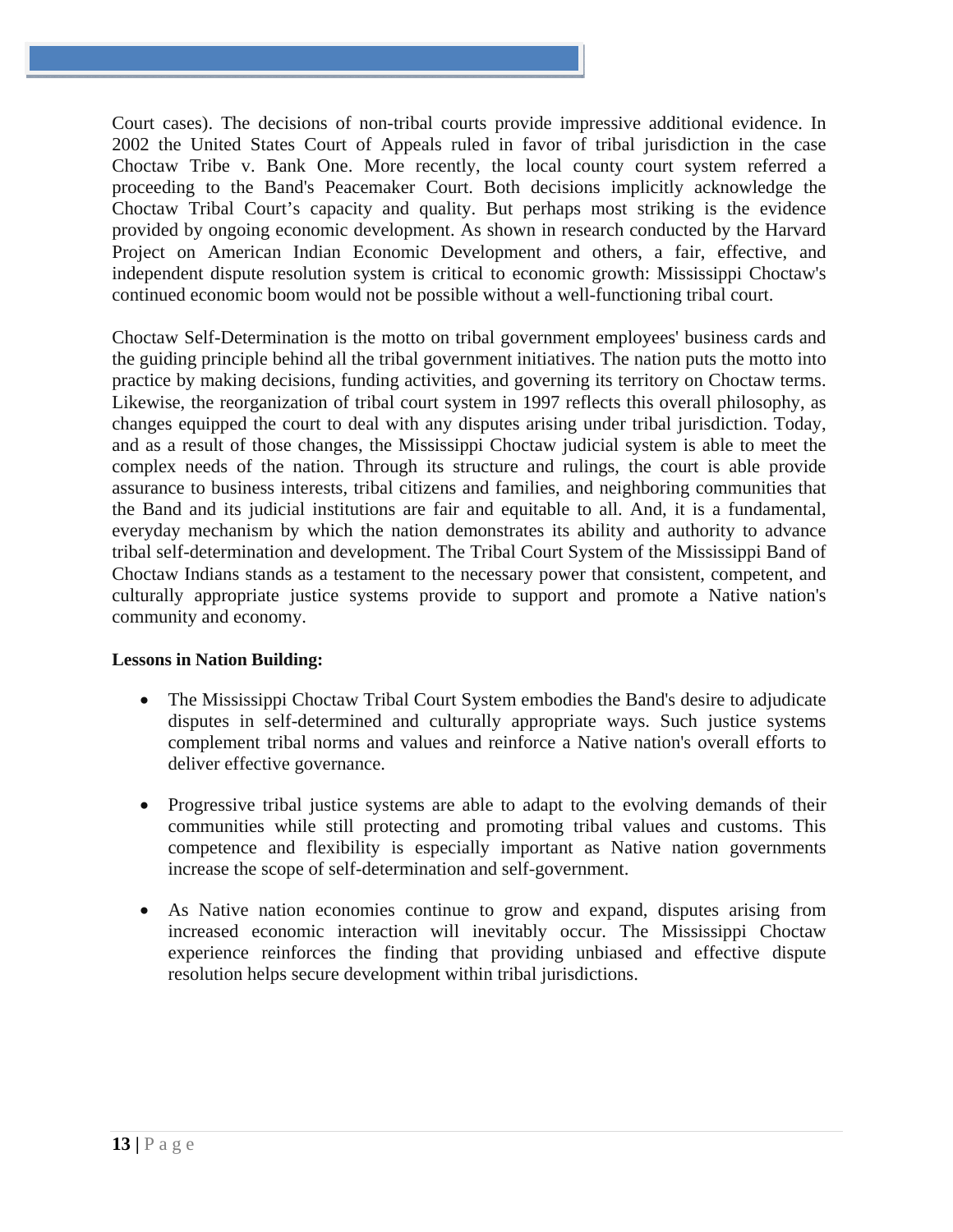## **Akimel O'odham/Pee-Posh Youth Council, 2002 Gila River Indian Community**

*Chartered under the laws of the Gila River Indian Community, the Akimel O'odham/Pee-Posh Youth Council gives youth a formal voice in tribal governance and prepares the next generation of leadership. Comprised of twenty young leaders between the ages of fourteen and twenty-one, who are elected by their peers to serve two-year terms, the Youth Council advises the Tribal Government on a diverse range of issues including youth delinquency, substance abuse, and teen pregnancy. In addition, the Youth Council engages tribal youth in a variety of initiatives that enhance understanding of and participation in tribal public service.* 

Of the nearly 16,985 tribal citizens in the Gila River Indian Community, half are under the age of eighteen. Like Indian youth elsewhere, Gila River youth are challenged by a host of problems. Gang violence, drug and alcohol abuse, and teen pregnancy are particularly acute on the 372,000-acre reservation, which borders the cities of Tempe, Phoenix, Mesa, and Chandler. Until the late 1980s, however, Gila River youth had little or no say in crafting policy responses to these and other matters affecting their population. In fact, many youth were disillusioned with or simply didn't understand their tribal government. This was the result, in part, of the government's own attitude about youth and their role in the Community. As one leader acknowledged, "the tribal government has always focused on the elders, but youth and their issues were historically overlooked."

Frustrated by their lack of power and influence in Community affairs, several Gila River youth organized the Akimel O'odham/Pee-Posh Youth Council (Youth Council) in 1987. Formed as a small, grassroots organization, the Youth Council sought to establish a voice for youth within the tribal government and to increase the level of communication and respect between adults and youth. Organizers quickly discovered, however, that the successful pursuit of these goals would require the tribal government's involvement. Consequently, they began soliciting the support of tribal leaders, educators, and government officials. It was an effort that paid off quickly: In October 1988, the Youth Council was officially chartered under the laws of the Gila River Indian Community. The youth were granted a formal voice in tribal government.

Today, the Youth Council consists of twenty representatives between the ages of fourteen and twenty-one. Two youth represent each of the Community's seven districts and six youth represent the Gila River Indian Community at large. To become a member of the Youth Council, interested individuals must complete a rigorous and competitive nomination, application, and election process. Youth Council members serve two-year terms, which are staggered to help ensure continuity in leadership and membership. To enhance their effectiveness as representatives of the Gila River Indian Community, Youth Council members undergo substantial leadership training in public speaking, writing, teambuilding, self-esteem development, parliamentary procedures, and conflict resolution. Youth Council members also abide by a strict, self-defined and self-administered code of ethics that is intended to hold members to standards commensurate with the leadership positions that they occupy.

As elected representatives who serve the interest of their peers, Youth Council members possess significant public service responsibilities. They communicate regularly with other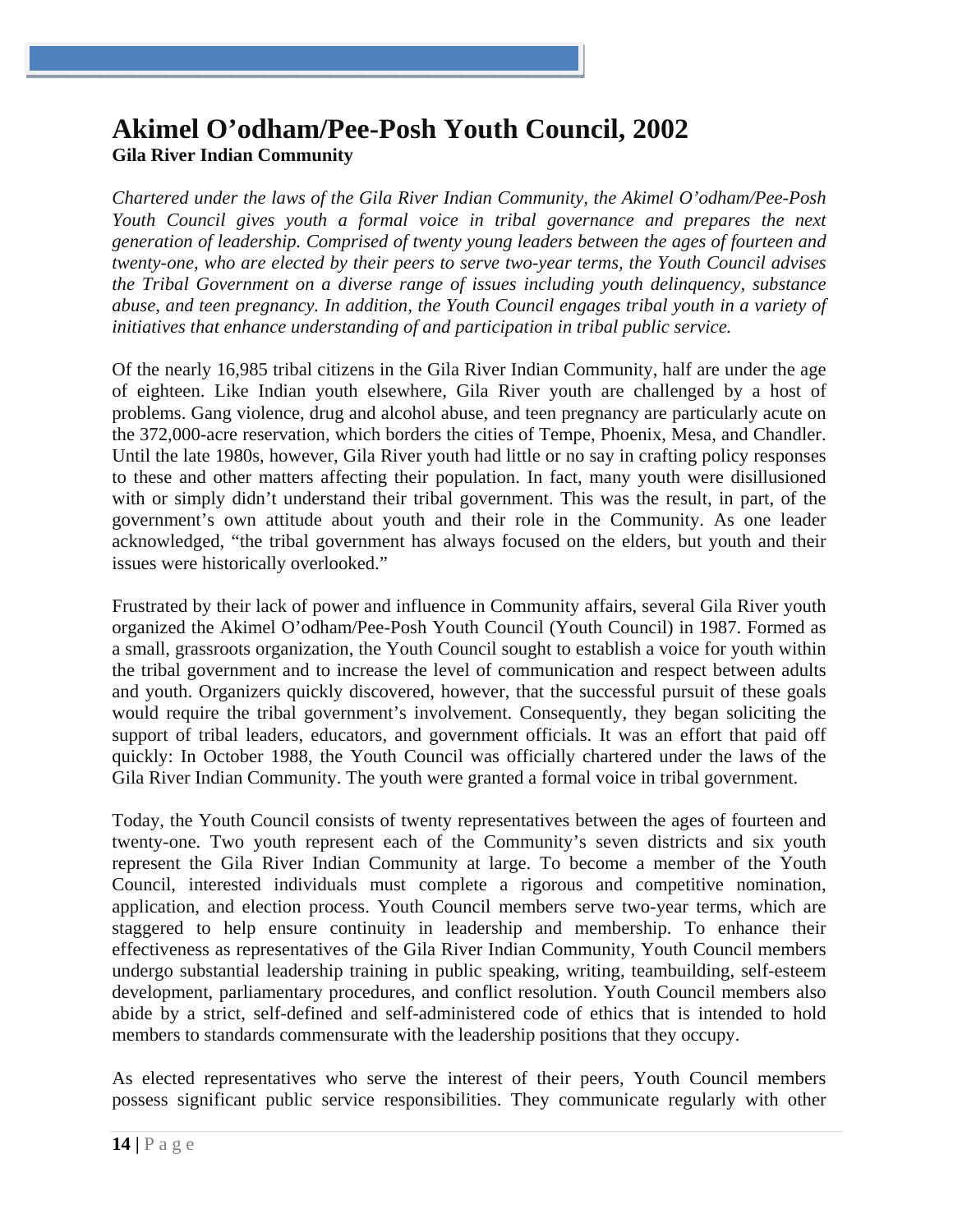youths to identify and understand the myriad of issues, concerns, and challenges that children, teens, and young adults encounter. They formulate policy stances and debate them with their fellow Youth Council members at regularly scheduled meetings, and they present their ideas and policy solutions to the Community's elected leadership and other tribal government officials. In addition to these responsibilities, Youth Council members are expected to organize and participate in Community activities and events. For instance, the Youth Council provides technical assistance to other youth organizations on the reservation, and its members regularly volunteer at school and social events. Moreover, members of the Youth Council participate in local, state, regional, and national conferences and seminars as presenters, moderators, and panelists on issues pertaining to youth and youth/adult relationships. Although these responsibilities are extremely time-consuming, Youth Council members embrace them with a profound sense of duty and appreciation.

Perhaps not surprisingly, the Youth Council has a long list of accomplishments spanning its fourteen years of existence. The sheer number of participants and beneficiaries is impressive. Since the Council's creation, more than three hundred youths have served on the Youth Council itself, while more than eight thousand youth and Community members have been involved in its program activities. The Youth Council has coordinated fifteen leadership conferences, conducted a series of youth leadership development seminars, represented youth in dozens of conferences, and provided substantive input on a wide range of issues to tribal decision makers.

A number of examples highlight the depth and breadth of the Youth Council's achievements. In 1993, the Youth Council spearheaded Kids Voting, a program that prepares youth for an active civic life by allowing them to "vote" on tribal election days. Remarkably, tribal leaders credit a 7 percent increase in adult voter turnout to the program, which, by design, locates the mock polls next to the real polls and, thus, encourages greater adult voting. In 1996, the Youth Council also spearheaded the development of the first Boys and Girls Club serving a Native American community in Arizona, a particularly important achievement given the high rates of delinquency on the reservation and among American Indians in Arizona generally. In 1998, the Youth Council was awarded a grant from the Close Up Foundation to develop a program that annually brings together hundreds of Native youth to explore citizens' rights in and responsibilities for tribal government. In 2001, the Youth Council's continuing advocacy for a teen court met with success when the Judicial Branch of the Gila River Indian Community received a grant from the US Department of Justice to establish a teen court aimed at reducing, controlling, and preventing crime among Gila River Indian youth.

Importantly, the Akimel O'odham/Pee-Posh Youth Council is producing and grooming leaders. A testament to the quality training they receive, Youth Council members have been elected to serve on numerous national boards and commissions including, among others, the National Congress of American Indians Youth Commission, the US Department of Transportation's National Organizations for Youth Safety, and the Millennium Young People's Congress. Members have testified before Committees in the US Senate and US House of Representatives, met with policymakers to lobby on issues of importance, and attended White House functions. The fact that approximately 90 percent of former Youth Council members return to the Community to work and live after receiving their education is a powerful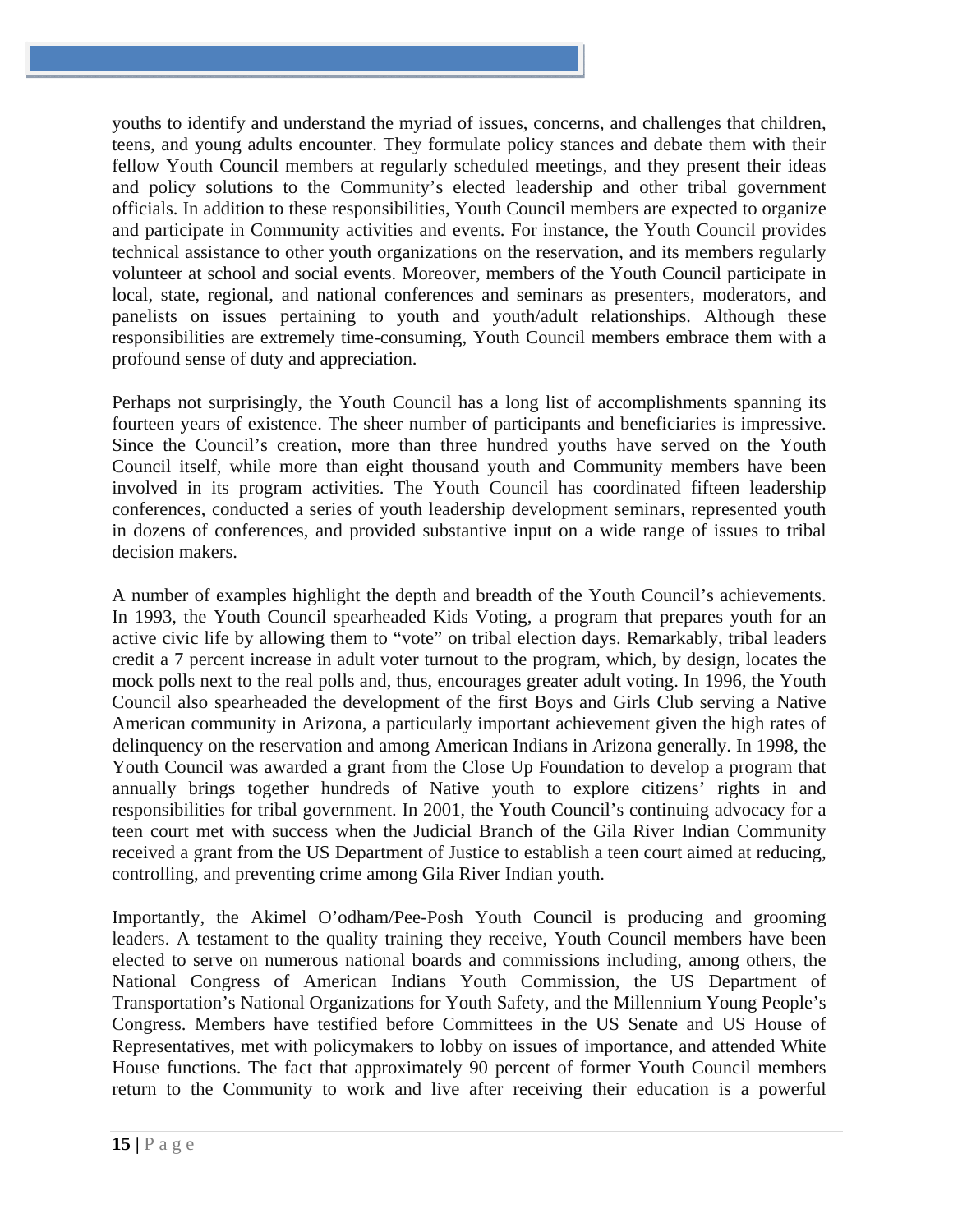reminder of how important it is to involve youth in civic life. Former Youth Council members have assumed leadership positions with the Gila River Indian Community Tribal Council, Gila River Boys and Girls Clubs, Gila River Health Care Corporation, and Gila River Gaming Enterprises. In preparing youth for future roles as participants, leaders, and citizens of tribal government, the Youth Council has identified an effective way to bring about positive, permanent change within the Gila River Indian Community.

The accomplishments of the Akimel O'odham/Pee-Posh Youth Council have earned them widespread admiration and respect on and off-reservation. Three factors appear to be powerful indicators of the Youth Council's success. The first is the Community's recognition that youth can and should play a critical role in tribal governance. By encouraging and fostering youth participation in tribal government, the Youth Council has made use of a valuable and previously untapped resource. For many, the Youth Council provides compelling proof that youth can be articulate and persuasive spokespeople by informing tribal, state, and national leaders about issues affecting them, by providing guidance and feedback in policy formation, and finally, by encouraging community members to learn how they can hold elected leaders and governments accountable. The future of Indian nations to be self-governing depends upon knowledgeable, motivated, and skilled youth to assume leadership positions.

A second factor that bolsters the Youth Council's effectiveness is the seriousness with which its members and the tribal government take the Youth Council's responsibilities. In fact, the tribal government treats the Youth Council like any other tribal government program or department. Last year, for example, the Gila River Indian Community Tribal Council directed the Youth Council to justify its budget in great detail. While members of the Youth Council were frustrated that they had to spend so much time defending activities that they felt should be beyond question or reproach, they also knew that they were being held accountable as a legitimate governing institution. Similarly, members of the Youth Council take their roles and responsibilities as Community leaders seriously. Members commit to a code of ethics that strictly forbids substance use, gang participation, and inappropriate behavior (including inappropriate dress). Although violations are rare, members who break these standards are sanctioned swiftly and sternly by their peers. The code of ethics also is reinforced by a shared demand for excellence: by setting the bar high for their own participation, the Youth Council proves to its members and others that they can live exemplary lives. Adults in the Community have taken notice. The Akimel O'odham/Pee-Posh Youth Council's code of ethics already is being replicated within the Gila River Indian Community tribal government.

A third factor that undergirds the Youth Council's success is its commitment to investing in itself. These investments take many forms. For one, the Youth Council's robust, welldocumented, and periodically updated by-laws show that it pays attention to its own governance. Among these by-laws are staggered election terms (only a few positions come up for election each year), an organizational attribute that many tribal governments throughout Indian Country do not enjoy. Training in culturally appropriate forms of governance is another investment the Youth Council makes. While elements of this "cultural match" are obvious the Youth Council president calls meetings to order with a gavel made of cactus, as did historical Akimel O'odham and Pee-Posh leaders—other elements run deeper. The Youth Council's structure itself is significant: the Council's representation by district reflects the fact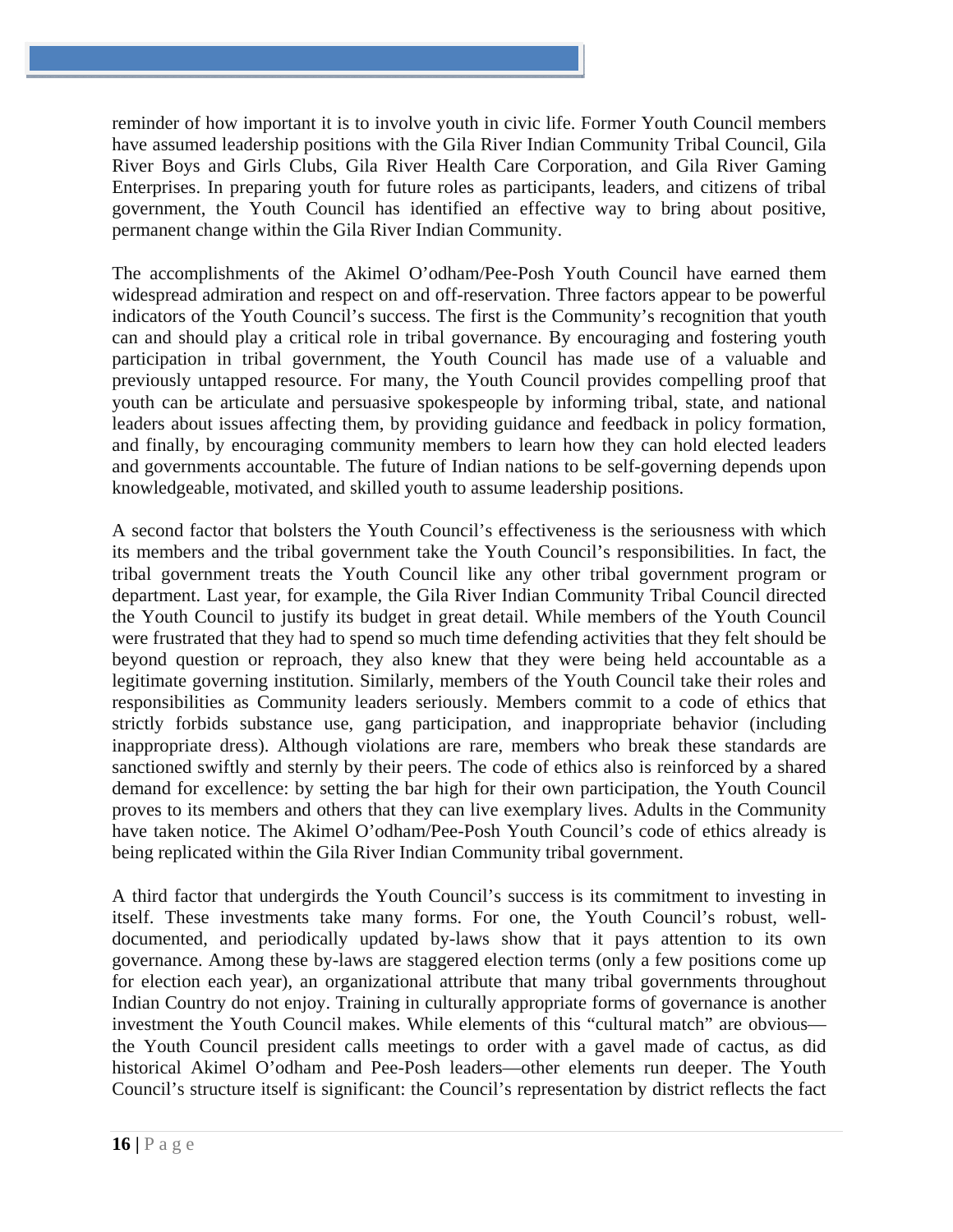that district allegiances are noticeably strong in the Community. These innovations are hallmarks of good governance.

The youthfulness of Native America is one of its most striking facts. The median age of the American Indian population is twenty-two and the youth population is growing faster than any other segment of Indian society. Investments in youth development are essential. Appropriately, tribal efforts towards youth development frequently focus on at-risk youth. Such efforts, however, should not eclipse the need for tribes to invest in youth who exhibit leadership potential. Indian nations cannot afford to lose the interest of their youth, especially if they are to be successful in sustaining self-determination. Although the Akimel O'odham/Pee-Posh Youth Council was formed, in large part, to offer youth a voice in addressing at-risk youth issues, the program is geared toward empowering and training future leaders. As tribes consider how to build the next generation of leaders, the Akimel O'odham/Pee-Posh Youth Council offers an excellent model of a youth development program that recognizes and facilitates the significant role youth may play in nation building.

- Statements about the importance of tribal youth should be backed by concrete investments in their development. For example, tribal leaders can facilitate the establishment of youth councils; fund, host, and participate in youth activities and events; and encourage youth to participate in national organizations. These and other investments inspire youth to make a positive difference in the community and build up the pool of future leaders.
- With appropriate training and organizational support, youth can make meaningful contributions to tribal governance. They can offer input into the issues affecting their peers, provide guidance and feedback in policy formation, and serve as effective spokespeople for the tribe.
- Like tribal governments, tribal youth councils require good organization. By-laws, staggered terms, a code of ethics, election rules, and clear processes for decision making are institutional ingredients for success.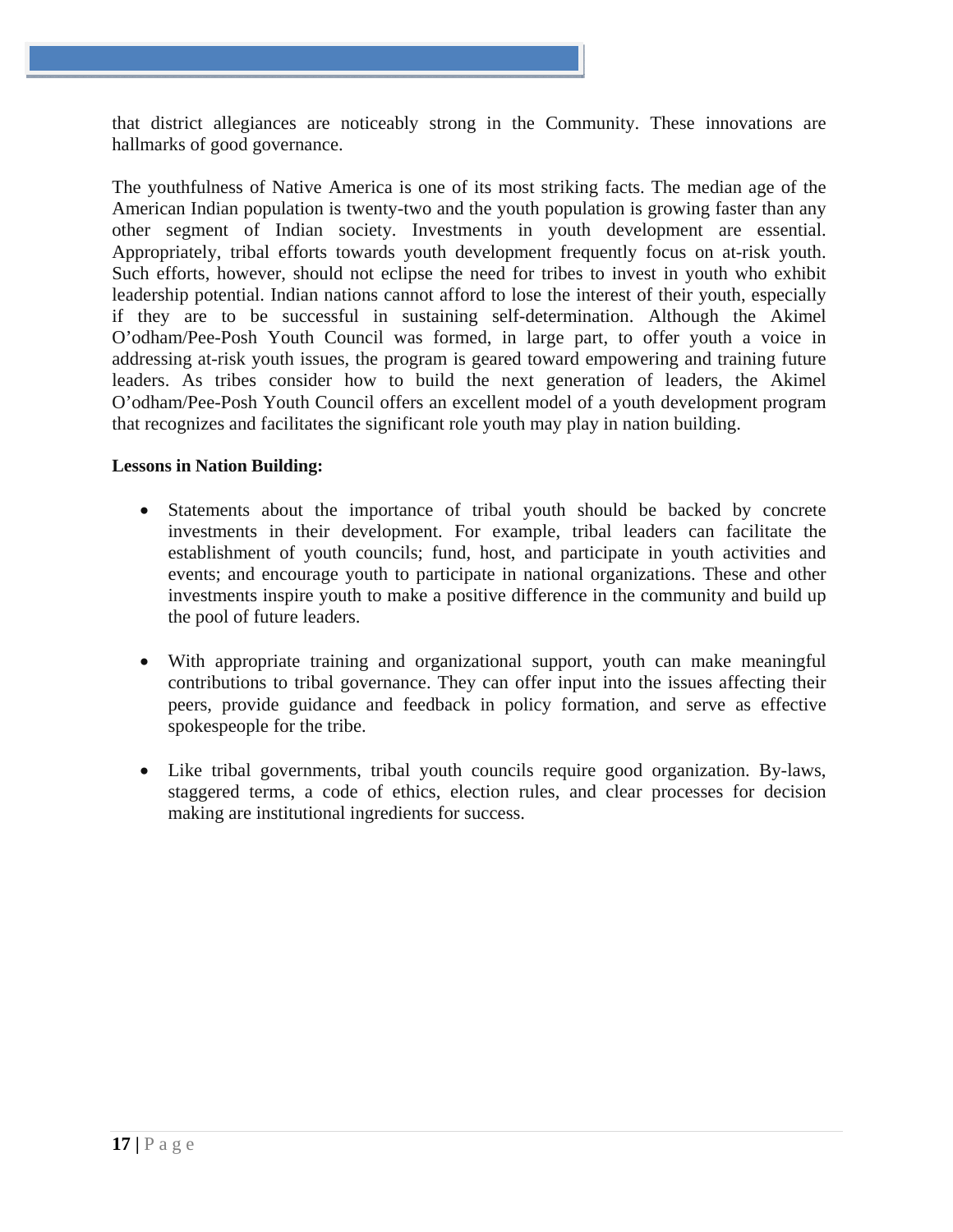# **Old Law & New Law Together, 1999**

#### **Navajo Nation**

For hundreds of years, the Navajo lived under a traditional justice system composed of both Navajo common law and consensus-oriented judicial procedures.

The aim of the justice system was simple: to restore harmony. But beginning in 1892, with the forced introduction of the Bureau of Indian Affairs' Courts of Indian Offenses, this harmony began to rupture. The break was made complete with the Navajo Nation's wholesale adoption of a western court system in 1959. Over the next 25 years, the Nation wrestled with the alienating and disempowering effects of laws and procedures inconsistent with their culture and history. Tribal members who were used to resolving their own disputes were made dependent on modern institutions, including western-style police and judiciaries. Self-reliance and community participation withered.

By the early 1980s, members of the Judicial Branch recognized that, in order for the court system to regain its legitimacy and effectiveness, it needed reform. In 1981, the Chief Justice of the Navajo Supreme Court began reintegrating traditional Navajo law into the Nation's court system, a policy which received official support with the Navajo Tribal Council's passage of the Judicial Reform Act four years later. In 1982, the Judicial Branch created the Navajo Peacemaking Division, a forum for community-led, consensus-based dispute resolution. The goal of the Peacemaking Division is not to replace the previously established court system but to provide an alternative to it for certain types of disputes. Resolution techniques are drawn from the Navajo philosophy of K'e, which values responsibility, respect, and harmony in relationships. Instead of a single judge adjudicating guilt or innocence and imposing a sentence, Navajo peacemaking is characterized by a participatory process in which the affected parties work with a community leader to resolve their own problems.

Today, Navajo common and statutory laws are the "laws of preferences" in the Nation's Supreme Court, seven district courts, and five family courts, and 250 Peacemakers in the Nation's 110 districts successfully help to resolve a wide variety of individual, business and property disputes. This unique integration of Navajo and Western law occurs on a daily basis. For instance, bar membership rules require formal training in Navajo common law as a condition to practicing in Navajo Nation courts. The courts actively use this common law to decide cases, although legal opinions are published in English. In many instances, disputants can choose to resolve their differences in either a Western-style or traditional forum.

The strength of the Judicial Branch's mixed legal system is buttressed by its independence from other branches of government. On many reservations, the tribal council and executive leaders control the judiciary through discretionary hiring and firing practices and reversals of judicial decisions. The Navajo Nation has taken numerous steps to avoid these pitfalls. For example, the hiring process balances legislative and executive branch influence, as the Navajo Tribal Council's Judiciary Committee creates a list of prospective judges, an appointee of the Tribal President selects nominees, and the full Council confirms appointments. More importantly, the Judicial Branch has full and binding judicial review over actions of the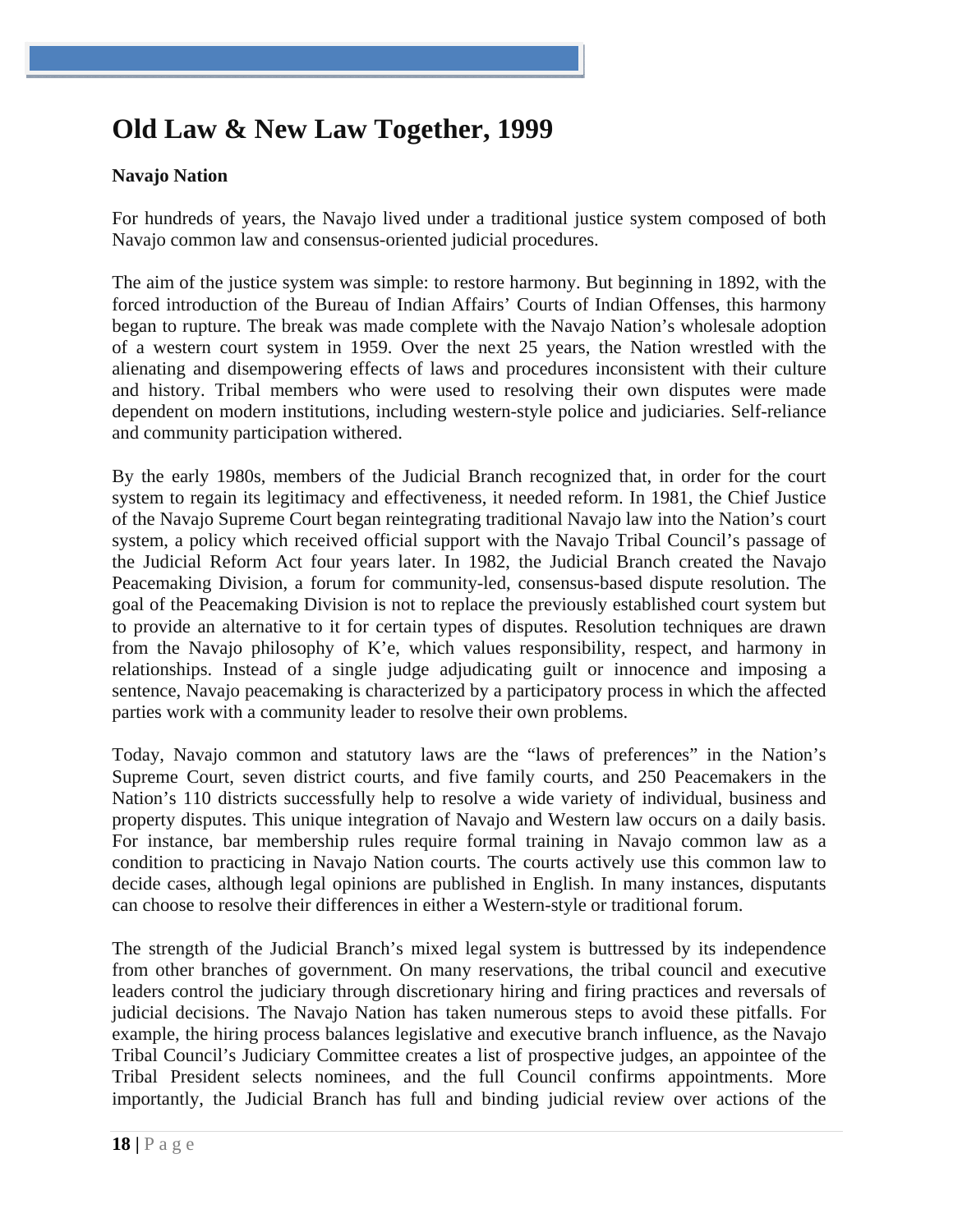Nation's legislative and executive branches--including the power to overturn legislation, prevent indiscriminate terminations, and enforce the separation of powers between all three branches of government.

The Judicial Branch's success has had a positive impact on tribal and non-tribal courts across the country. Judges from the Navajo Nation meet regularly with their counterparts in surrounding state courts, which now refer cases to both divisions of the Navajo court system. Indian and non-Indian courts refer to opinions published by the Navajo Nation courts and rely on the Navajo Peacemaker Division as a model for alternative dispute resolution. And, since 1992, the Navajo Nation Supreme Court has held over a dozen sessions in off-reservation venues, a practice that enables law students, legal scholars, and the public to witness and gain a better understanding of the Navajo's unique system of justice.

The Navajo Nation Judicial Branch's innovative legal system is independent, fair, responsive, and consistent with the Nation's culture and traditions. Perhaps the Branch's most important contribution to governance, however, is its ongoing exercise of de facto sovereignty. By establishing and enforcing Navajo laws in Navajo ways, the court system-which handles over 9,000 cases per year-exemplifies the Navajo Nation's commitment to self-government and self-determination.

- The rule of law in a Native nation can and should be the rule of its *own* law.
- Investing in its own system of laws and dispute resolution can strengthen a Native nation's dealings with neighboring jurisdictions.
- Strong Indigenous legal systems bring stability and legitimacy to all branches of a Native nation's governing structure.